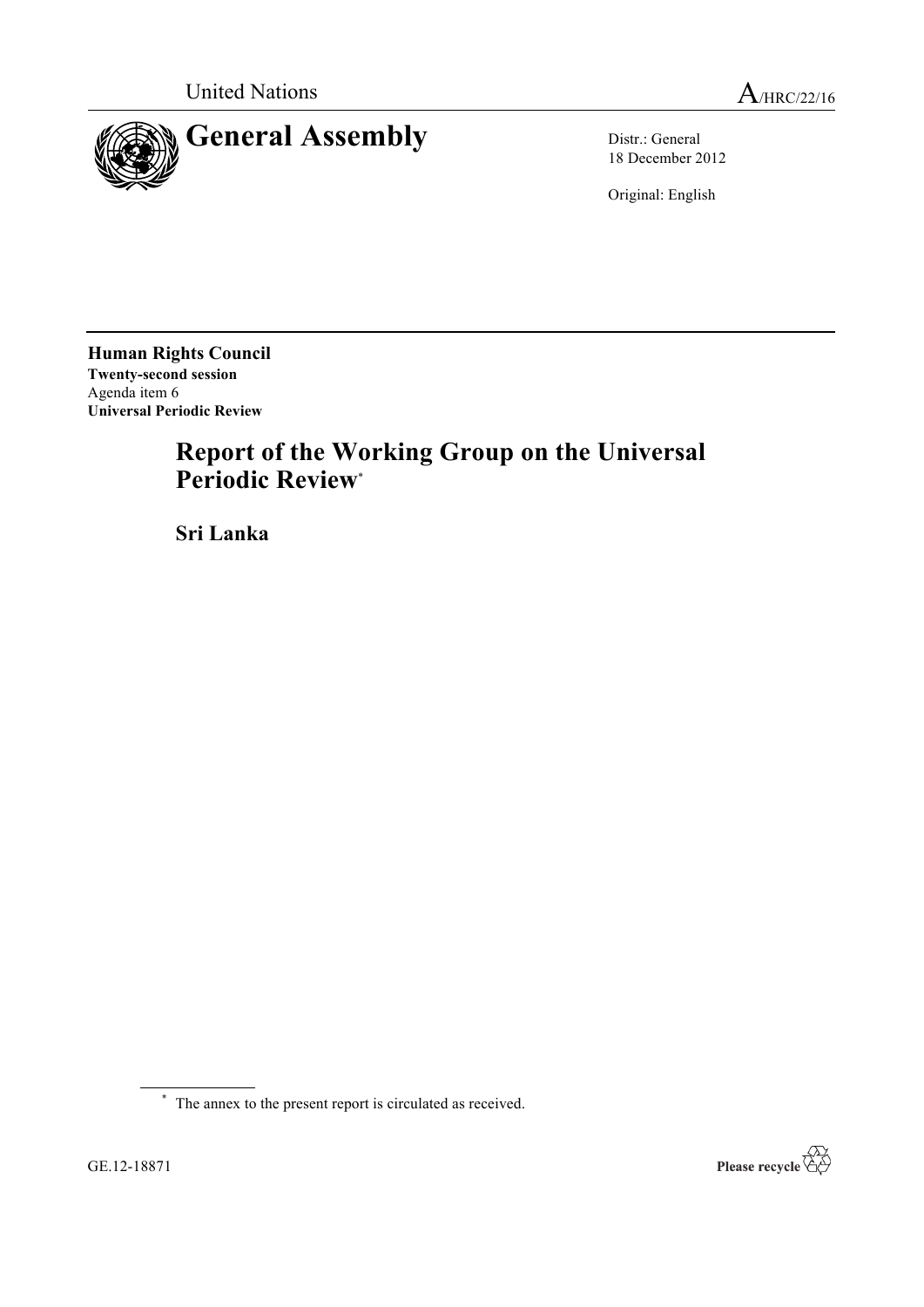## **A/HRC/22/16**

# Contents

|       |             | Paragraphs  | Page |
|-------|-------------|-------------|------|
|       |             | $1 - 4$     | 3    |
|       |             | $5 - 127$   | 3    |
|       | $A_{\cdot}$ | $5 - 19$    | 3    |
|       | <b>B.</b>   | $20 - 126$  | 5    |
| H.    |             | $127 - 129$ | 14   |
| Annex |             |             |      |
|       |             |             |      |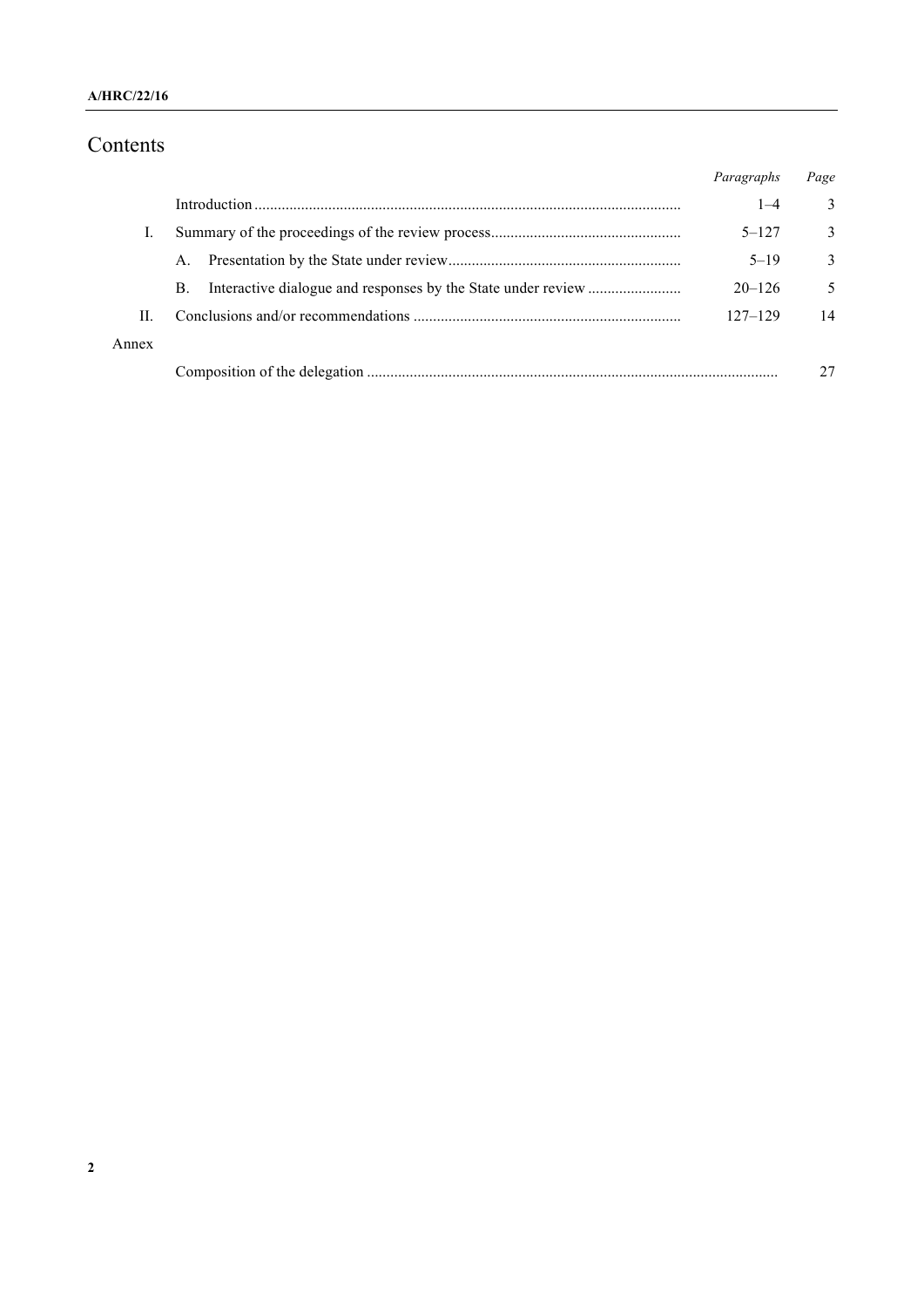# **Introduction**

1. The Working Group on the Universal Periodic Review (UPR), established in accordance with Human Rights Council resolution 5/1 of 18 June 2007, held its fourteenth session from 22 October to 5 November 2012. The review of Sri Lanka was held at the 16th meeting, on 1 November 2012. The delegation of Sri Lanka was headed by Mahinda Samarasinghe, Minister of Plantation Industries and Special Envoy of the President for Human Rights. At its 18th meeting, held on 5 November 2012, the Working Group adopted the report on Sri Lanka

2. On 3 May 2012, the Human Rights Council selected the following group of rapporteurs (troika) to facilitate the review of Sri Lanka: Benin, India and Spain.

3. In accordance with paragraph 15 of the annex to resolution 5/1 and paragraph 5 of the annex to Council resolution 16/21, the following documents were issued for the review of Sri Lanka:

(a) A national report submitted/written presentation made in accordance with paragraph 15 (a) (A/HRC/WG.6/14/LKA/1 and Corr.1);

A compilation prepared by the Office of the United Nations High Commissioner for Human Rights (OHCHR) in accordance with paragraph 15 (b) (A/HRC/WG.6/14/LKA/2);

(c) A summary prepared by OHCHR in accordance with paragraph 15 (c) (A/HRC/WG.6/14/LKA/3).

4. A list of questions prepared in advance by Australia, Cambodia, Canada, China, Cuba, the Czech Republic, Denmark, Ethiopia, Germany, Ireland, Liechtenstein, Netherlands, Norway, Mexico, Pakistan, Slovenia, Spain, Sweden, the United Kingdom of Great Britain and Northern Ireland, the United States of America was transmitted to Sri Lanka through the troika. These questions are available on the extranet of the UPR.

# **I. Summary of the proceedings of the review process**

#### **A. Presentation by the State under review**

5. Sri Lanka elaborated on plans to achieve improvements in human rights in the context of post-conflict peace-building and reconciliation.

6. It noted that, as a result of the 2008 Review, a National Action Plan for the Promotion and Protection of Human Rights (NHRAP), a principal pledge, has been formulated; based on recommendations, accepted pledges made, recommendations of treaty bodies and special procedures. Civil society had nearly equal representation on the drafting committees.

7. The NHRAP was approved by Cabinet in September and the implementation strategy was approved in December 2011. Implementation was ongoing and the process was nationally owned and driven. As to implementation of the NHRAP, specific examples of implementation were outlined which demonstrate clear commitment and progress.

8. After defeat of the LTTE in 2009, measures to ensure a return to civilian life progressed. After the 2008 review, the final phase of the humanitarian operation was launched to rescue civilians held by the LTTE in the North. In May 2009 nearly 300,000 civilians were rescued. Post-conflict Sri Lanka, faced a range of daunting challenges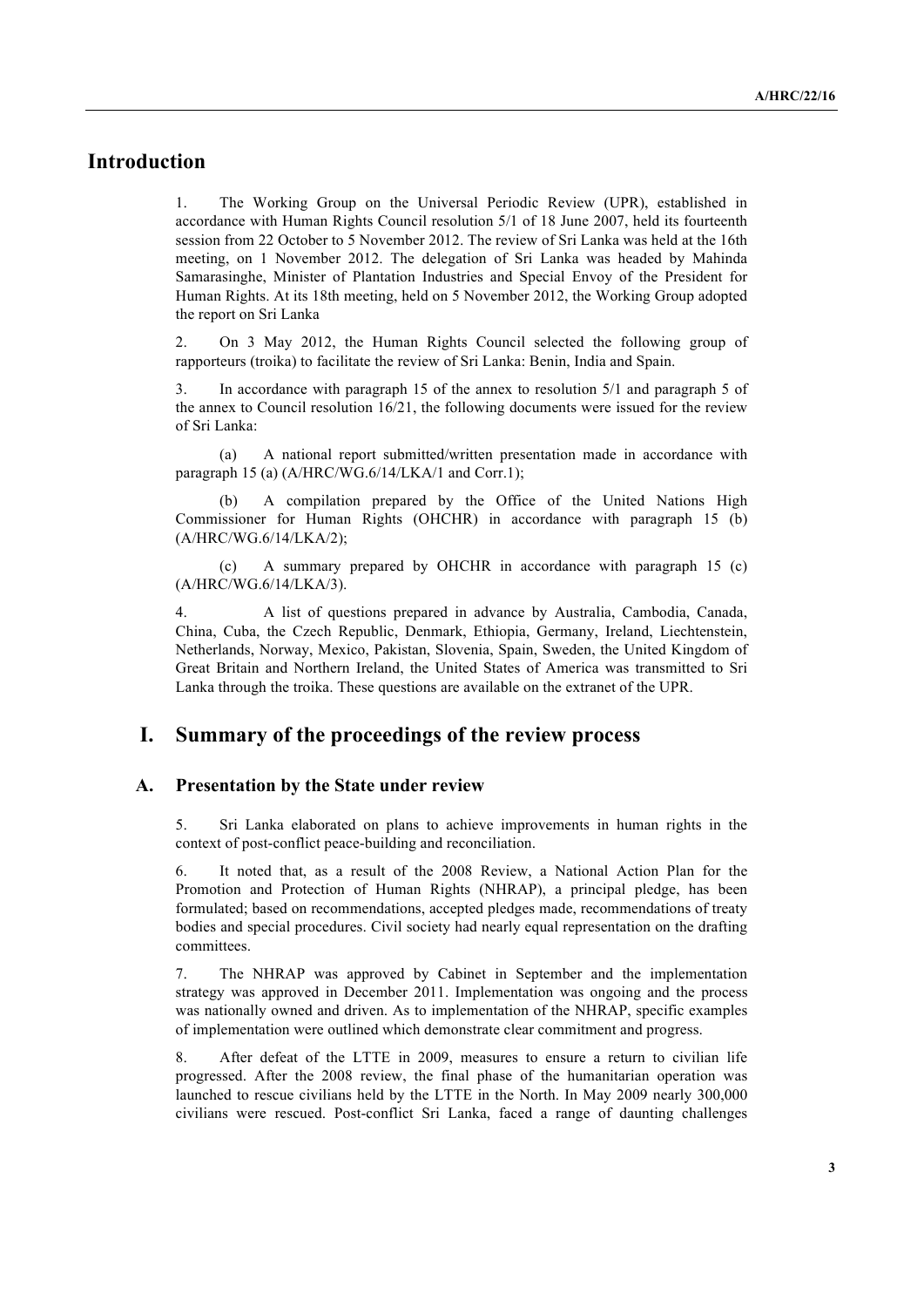stemming from the conflict, while maintaining sustainable economic growth and preventing acts of destabilization, had placed primacy on non-repetition of past mistakes and genuine reconciliation.

9. On the allegedly disappeared, ongoing engagement with the Working Group on Enforced or Involuntary Disappearance and recent progress to clear the backlog was outlined. The relatively small number of cases reported by the WGEID post-2005 laid to rest the canard of increasing disappearances. The addressing of this challenge could be better addressed if countries receiving asylum seekers would cooperate by identifying the names of such persons. Sri Lankan authorities had successfully resolved many of the supposed disappearances and outstanding allegations would be thoroughly investigated.

10. Civil society's rights had received constitutional recognition. They had freedom to form non-governmental and community-based organizations. Regarding allegations of intolerance or attacks against these organizations or their leadership, it was noted that there was no Government policy to stifle criticism, activism or dissent, and that the Government did not condone such attacks.

11. The President had appointed the Lessons Learnt and Reconciliation Commission (LLRC) in May 2010 to strengthen the national reconciliation process and ensure the dividends of peace to Sri Lankans. In May 2012, the Cabinet decided that a Task Force would monitor the implementation of LLRC recommendations. In July, a matrix containing the National Plan of Action to implement the recommendations was developed, approved and published by the Task Force. Noting that the primary focus of the ill-conceived March 2012 resolution of the Human Rights Council had been the implementation of the LLRC report, Sri Lanka recalled that it had repeatedly assured the Council of its commitment to implement the domestic process and requested time and space.

12. A time frame for implementation was in process. Thematic sub-committees had been created under the task force for better coordination and implementation. Recommendations were further subdivided and related to: National Policy; final phase of the conflict; Human Rights and National Security concerns; and resettlement and development. Certain matters of broad national policy in the Action Plan are referred to the proposed Parliamentary Select Committee (PSC). On the Action Plan, specific examples of completion or substantial progress on activities were provided. Suggestions that only some of the recommendations were addressed for implementation and that there was no progress were unfounded. Detailing progress in relation to ex-combatants, specific information of persons rehabilitated and reintegrated into society (including child combatants), as well as those being processed, were provided.

13. Regarding resettlement, the delegation stressed that resettled persons must be provided with "durable solutions". With closure of the last welfare centre in September, Sri Lanka will deal with IDPs residing with host families and in protracted displacement. Sri Lanka had resettled 501,194 persons by October. The "older caseload" of IDPs includes tens of thousands of Muslim residents of the North, forcibly evicted by the LTTE in 1990/1991 in pursuance of their policy of ethnic cleansing, and thousands of Sinhalese similarly evicted. The total number of houses constructed in the Northern and Eastern Provinces up to September is 124,184 was at the cost of SL Rs 33.34 billion from 2005.

14. Progress was achieved in demining to enable resettlement. As at October 2012, about 98 per cent of the areas identified were cleared. The Army was responsible for demining approximately 75 per cent of the land. Management of land in the North and East was a priority. A programme to resolve land disputes had been implemented. Steps that will enable the Government to gain an understanding of the magnitude and ramifications of the conflict and which would conclusively lay to rest the unfounded allegations of "tens of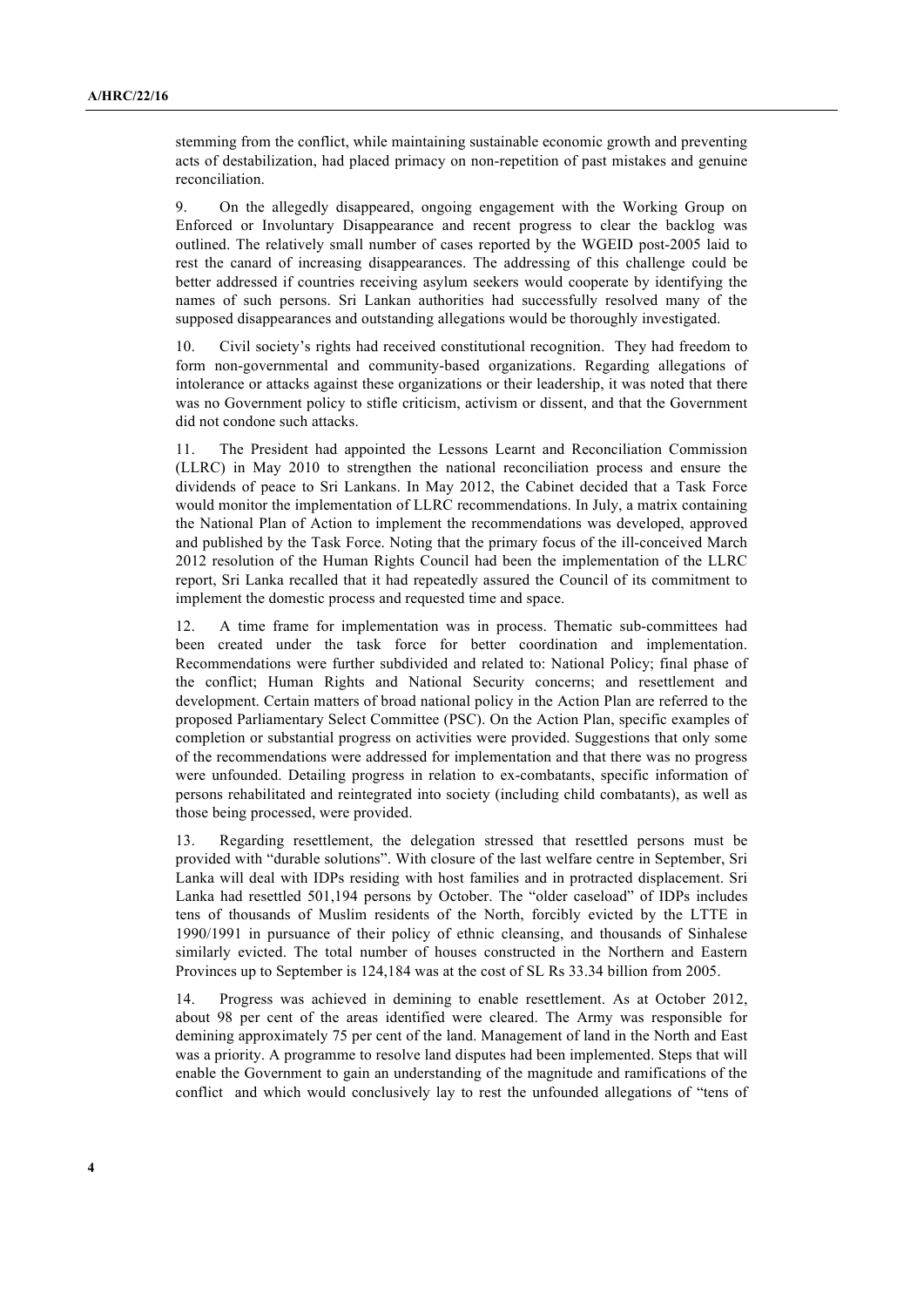thousands" of civilian deaths alleged to have occurred in the first five months of 2009, were taken.

15. On accountability, a Court of Inquiry was appointed in January 2012 by the Army Commander, tasked with inquiring into the observations of the LLRC in its report on alleged civilian casualties during the final phase of the Humanitarian Operation and a probe into the Channel-4 video footage. Progress of the Court of Inquiry in investigating more than 50 incidents referred to in the LLRC report was referred to. The Army had appointed a Board of Inquiry to study the LLRC recommendations and formulate a viable action plan to implement relevant recommendations. The Sri Lanka Navy had also initiated similar measures.

16. With regard to allegations of torture, several avenues for investigation and prosecution of offenders, as well as preventive measures taken, were explained. The current status of the Bill on the protection of victims and witnesses was also elaborated on. Regarding military presence in the former theatre of conflict, there has been a significant reduction of the military strength in the North since the end of the conflict and there is no intrusive presence impacting on civilian life – in Jaffna or in the Wanni. On the contrary, the military had assisted civilians resume their normal lives. Livelihood assistance has been facilitated by the armed forces, contributing to restoration of normality. Functions have now been taken over by the civilian administration.

17. On the supposed increase in sexual violence in the North, Women's Protection Units with female police officers and Women's Centres had been established in the welfare centres and counselling services were provided. Action had been taken to combat sexual violence. Any correlation between military presence and sexual violence is unfounded. Protection of women and advancement of their rights has been a cornerstone of Government policy in the post-conflict phase. Several projects have been initiated including a focus on conflict-affected women and female-headed households. Sri Lanka ratified the Convention on the Elimination of All Forms of Discrimination against Women and acceded to the Optional Protocol. Its periodic report was considered by the Committee and responses on concluding observations have been submitted.

18. Language policy was a key issue which impacted upon the reconciliation process. Steps had been taken in relation to the Trilingual Policy (2012 to 2020), and its implementation. On the way ahead as a nation and the institutional and other arrangements to unify the people and work together for a mutually beneficial future, the Government's approach to evolving a consensus formula remains the establishment of a PSC, aimed at achieving a multi-party consensus. Government has already nominated its members and the opposition nomination of members was awaited, to commence sittings.

19. The Government had taken steps to restore normality to the conflict affected areas committing US\$ 2.8 billion to ongoing projects in 2011, in addition to expenditure on humanitarian assistance and relief. The economy in the Northern Province had grown by 22 per cent [as against 7 per cent nationally] in 2010 and 27 per cent in 2011 [as against 7.5 per cent nationally]. The Millennium Development Goals are integrated into the national development agenda. Sri Lanka has achieved some and is on track to reach most indicators. The United Nations Development Assistance Framework, applicable from 2013, reflects this approach towards developing a stable and prosperous Sri Lanka. Sri Lanka requested an objective assessment of what has been done.

## **B. Interactive dialogue and responses by the State under review**

20. During the interactive dialogue, 98 delegations made statements. Recommendations made during the dialogue are to be found in section II of the present report.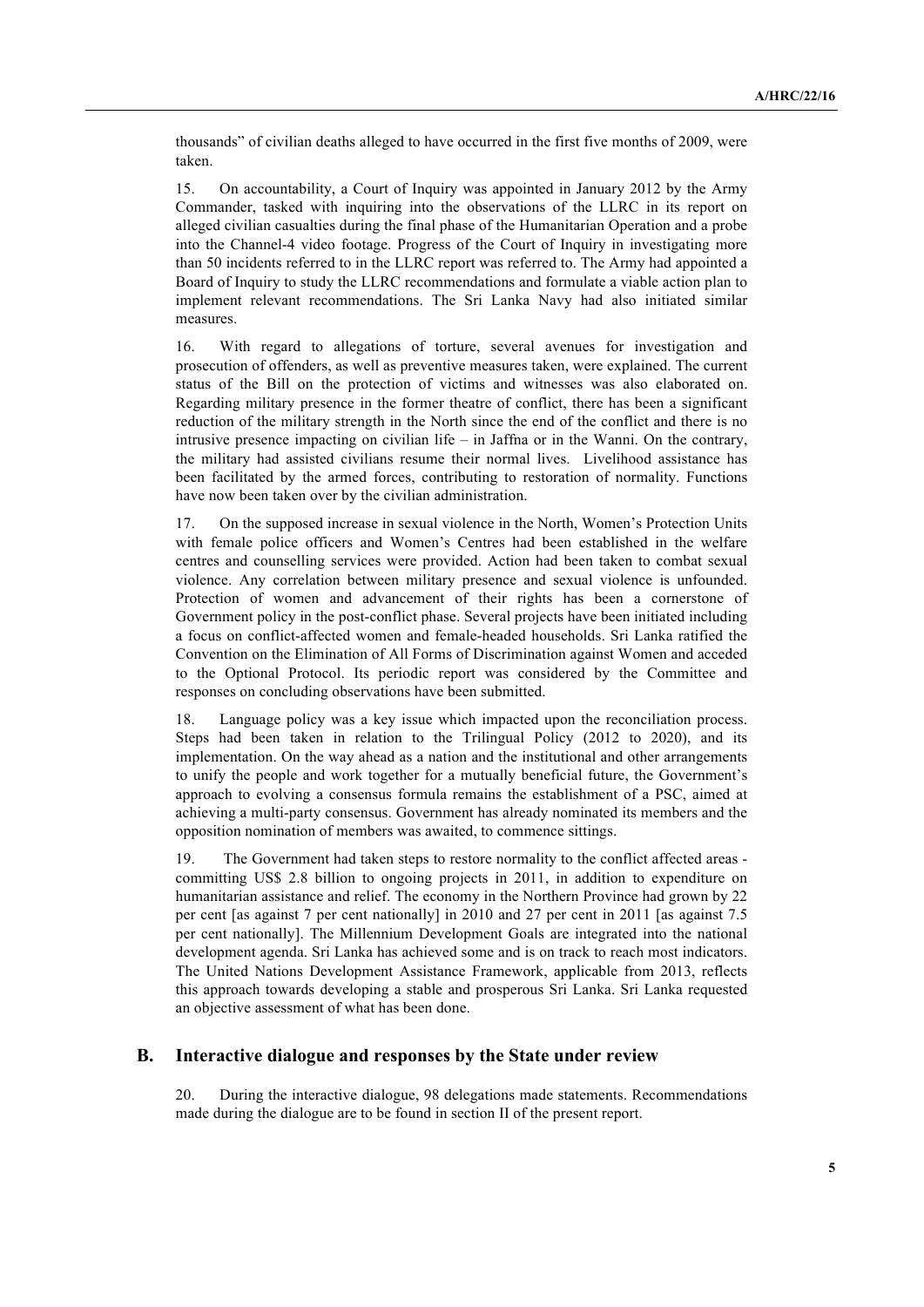21. Thailand recognized Sri Lankan efforts to address alleged human rights violations, especially enforced disappearance and its establishment of an inter-ministerial working group. It appreciated steps taken to ensure physical safety and dignity of individuals, including elimination of all forms of ill-treatment or torture. It made recommendations.

22. Timor-Leste commended Sri Lanka for launching the Human Rights Action Plan and welcomed Sri Lanka's openness in cooperating with United Nations human rights mechanisms, in particular the Working Group on Enforced or Involuntary Disappearances. It made recommendations.

23. Tunisia encouraged Sri Lanka to step up its efforts in fighting against all acts of torture and ill-treatment, against poverty and to ensure the prosperity of all its citizens. It made recommendations.

24. Turkey welcomed the efforts of Sri Lanka to consolidate the hard won peace following the defeat of terrorism and noted the holding of elections in Sri Lanka's Eastern Province. It appreciated Sri Lanka's efforts to resettle the many IDPs and its implementation of a programme to resolve land disputes. It made recommendations.

25. Uganda highlighted the Government of Sri Lanka's commitment to addressing LLRC recommendations. It noted the OHCHR team visit to Sri Lanka at the latter's invitation. It made a recommendation.

26. Ukraine noted the positive developments in Sri Lanka since 2008 and encouraged it in successful implementation of the National Plan of Action in all its thematic areas. It made a recommendation.

27. United Arab Emirates noted that three decades of devastating conflict had been overcome by Sri Lanka's efforts. It asked what measures Sri Lanka has taken to ensure return of displaced persons.

28. The United Kingdom of Great Britain and Northern Ireland welcomed progress in normalizing conditions in Sri Lanka and supported swift implementation of LLRC recommendations. It was concerned about attacks on and intimidation of journalists, human rights defenders and legal professionals. It made recommendations.

29. Australia welcomed Sri Lanka's commitment to protect human rights and agreed that it is now important for Sri Lanka to achieve measurable, concrete improvements as a result of implementing the NHRAP and the LLRC Action Plan. It made recommendations.

30. Uruguay highlighted Sri Lanka's establishment of the LLRC, its adoption of its NHRAP and its efforts to combat impunity and prevent international crime. It made recommendations.

31. The Bolivarian Republic of Venezuela welcomed Sri Lanka's implementation of the Charter on Women and its establishment of the NHRAP. It made recommendations.

32. Viet Nam acknowledged Sri Lanka's efforts in achieving normality and noted that progress now depended on Sri Lanka's systematic, concrete measures in implementing its NHRAP and its engagements with the international community.

33. Zimbabwe applauded Sri Lanka's engagement and dialogue with United Nations human rights mechanisms. It referred to Sri Lanka's 2011 invitation to the High Commissioner for Human Rights. It made recommendations.

34. Algeria commended Sri Lanka's engagement in the universal periodic review and its efforts to achieve and mainstream the Millennium Development Goals (MDGs). It noted that the Constitution contained provisions to promote advancement of vulnerable social groups. It made recommendations.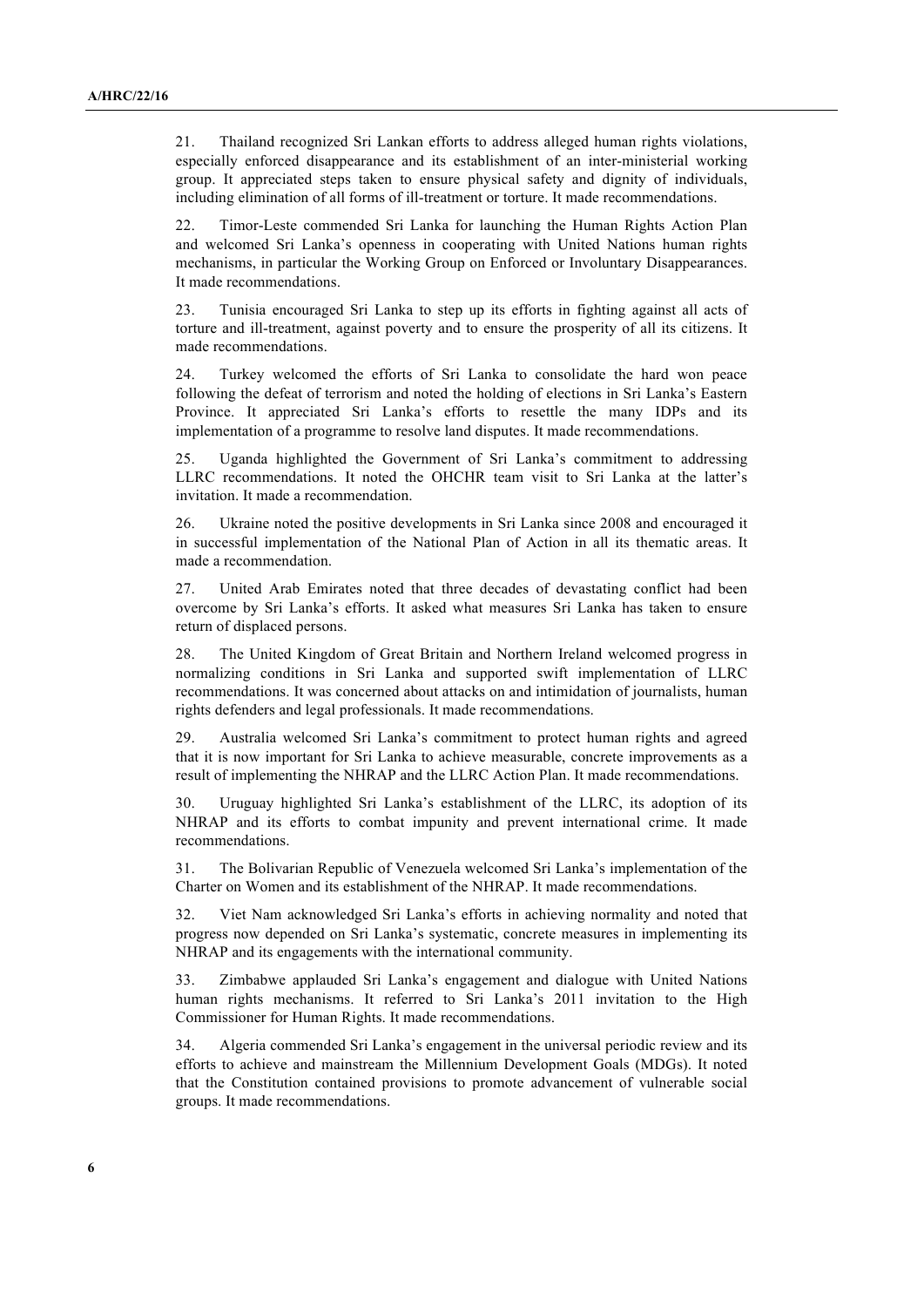35. Angola commended the Government of Sri Lanka's decision to establish a NHRAP. It made recommendations.

36. Argentina commended Sri Lanka for adopting the National Plan of Action for the Promotion and Protection of Human Rights. It made recommendations.

37. The United States of America noted Sri Lanka's positive steps, but remained concerned about its consolidation of executive power, the militarization of former conflict zones, and serious human rights violations, including disappearances, torture, extrajudicial killings, and threats to freedom of expression. It made recommendations.

38. Austria acknowledged the adoption of the NHRAP and the LLRC recommendations. Austria requested Sri Lanka to respond to allegations concerning limitations to freedom of assembly and expression and to reports of rape and sexual assault by security forces on Tamil women. It made recommendations.

39. Azerbaijan noted that Sri Lanka has integrated the MDGs into its national development agenda. It asked whether it is considering the adoption of conventions on the refugee protection. It welcomed internally displaced person (IDP) resettlement measures. It made recommendations.

40. Bahrain commended the Government's efforts to strengthen women's rights, its amendments to the penal code regarding sexual assault and its international cooperation to stop trafficking in persons. It made recommendations.

41. Bangladesh called upon the international community to provide assistance and cooperation to Sri Lanka in its efforts towards domestic reconciliation solutions based on equity, inclusiveness and its specificities. It made recommendations.

42. Belarus regretted the unbalanced nature of the information prepared for the UPR by OHCHR and the special procedures on Sri Lanka, which had reaffirmed its openness to reengage in dialogue by issuing an official invitation to OHCHR.

43. Belgium congratulated positive actions taken by Sri Lanka for displaced persons and adoption of the LLRC report and its plan of action but raised concerns about forced disappearances. It made recommendations.

44. Benin commended Sri Lanka on its measures on protecting the rights of children and IDPs, including the return of the latter's possessions in compliance with relevant international regulations. It made recommendations.

45. Bhutan appreciated measures taken regarding the human rights and fundamental freedoms of its citizens and commended the NHRAP. It hoped the international community will extend its full cooperation and support. It made a recommendation.

46. The Plurinational State of Bolivia recognized that Sri Lanka was on the verge of achieving MDG 6, which includes inter alia eradicating extreme poverty, achieving universal primary education and gender equality. It made a recommendation.

47. Botswana asked the Government how it intended to respond to alleged violations of humanitarian and human rights law and to serious concerns, including from the Secretary-General, of abuse and harassment of human rights defenders. It made a recommendation.

48. Brazil commended Sri Lanka for its IDP resettlement and demining programmes and welcomed the National Plan of Action for the Promotion and Protection of Human Rights and for implementation of the LLRC. It made recommendations.

49. Brunei Darussalam congratulated Sri Lanka on its commitment to promoting and protecting human rights. It welcomed Sri Lanka's efforts to combat poverty, achieve MDGs and uphold the rights of children and persons with disabilities.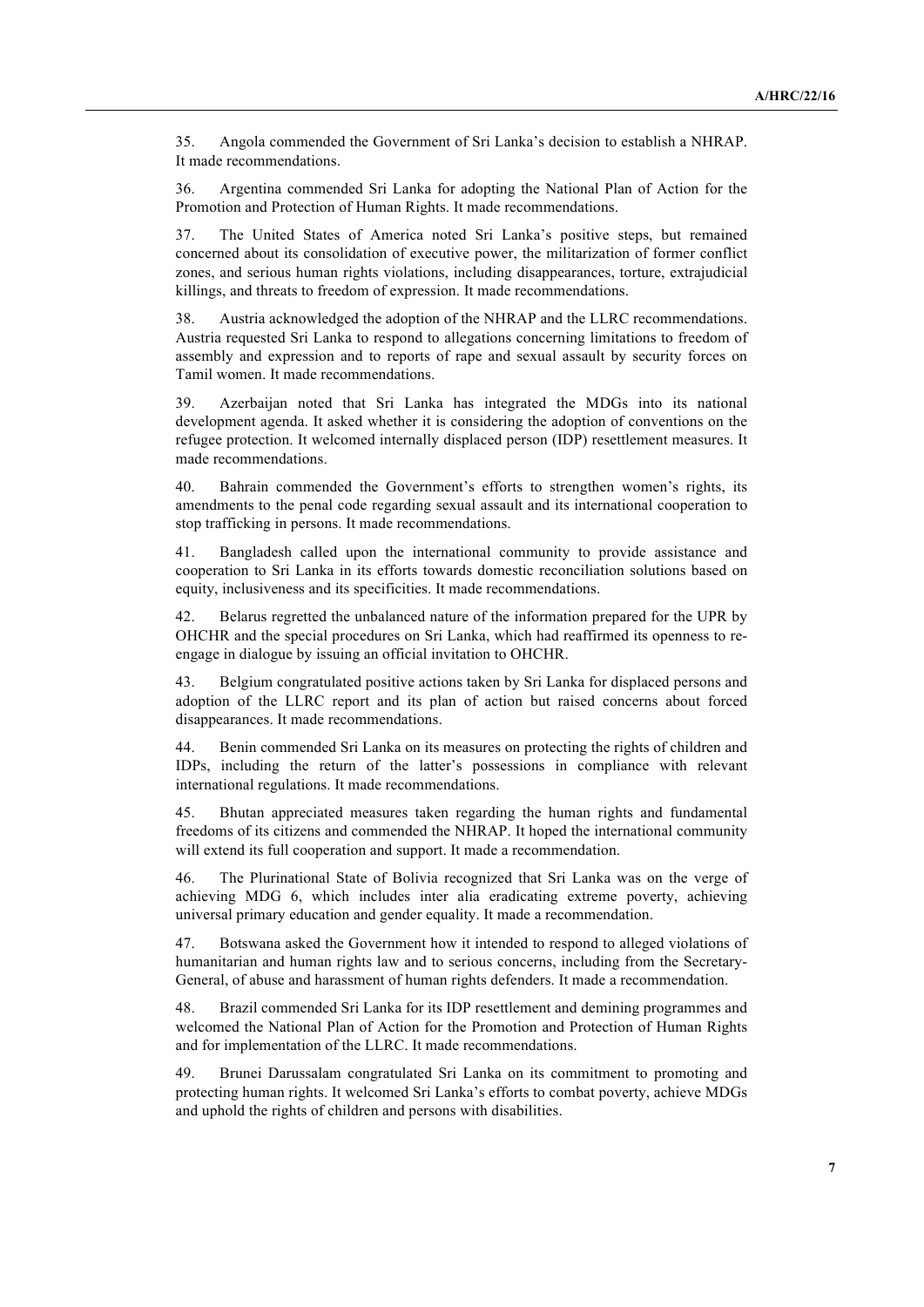50. Burkina Faso noted Sri Lanka's establishment of the LLRC, constitutional and legislative reforms and the NHRAP, but that it has not yet ratified a number of international instruments. It made recommendations.

51. Cambodia recognized Sri Lanka's efforts to address all challenges, especially its legislative, institutional steps and measures towards national rehabilitation and development. It encouraged Sri Lanka to pursue its demining efforts, thereby enabling the return of IDPs to their places of origin. It made a recommendation.

52. Canada made recommendations.

53. Chile welcomed resettlement of about 300,000 IDPs and its efforts to tackle the issue of disappearances. It recognized Sri Lanka's commitment to investigating complaints of extrajudicial, summary or arbitrary executions. It made recommendations.

54. China congratulated Sri Lanka for its socio-economic developments and national reconciliation, its establishment of national human rights instruments and its progress in resettling IDPs and combatting poverty. It made a recommendation.

55. Congo noted Sri Lanka's advances since the first universal periodic review, including implementation of LLRC recommendations, especially relating to demining, the return of IDPs and educational reform. It congratulated Sri Lanka on efforts to reconstruct the North and East, to relaunch its economy and reorganize civil administration.

56. Costa Rica commended Sri Lanka's willingness for dialogue. It understood that it was still in a process of transition, however, it was concerned about continued persecution of human rights defenders, discrimination of ethnic minorities and allegations of torture. It made recommendations.

57. Cuba congratulated Sri Lanka for implementing recommendations accepted in 2008, rehabilitating and reintegrating LTTE ex-combatants, not subjecting former child soldiers to judicial procedures and swiftly resettling IDPs. It made recommendations.

58. Cyprus acknowledged Sri Lanka's steps in the areas of development, poverty reduction, rehabilitation and reintegration of the NHRAP and its Task Force for implementing LLRC recommendations.

59. The Czech Republic recognized the Government of Sri Lanka's efforts and the remaining challenges in the processes of reconciliation and strengthening of the rule of law. It made recommendations.

60. The Democratic People's Republic of Korea commended Sri Lanka for its achievements, including the integration of MDGs into national development. It made recommendations.

61. Denmark appreciated the NHRAP and the LLRC Action Plan, and was concerned at reports of impunity for perpetrators of serious human rights violations in Sri Lanka, which had not yet implemented previously accepted UPR recommendations, including on extrajudicial killings and torture. It made recommendations.

62. In his reply, Mohan Pieris, Senior Legal Advisor to the Cabinet and Vice Chairman of the LLRC Task Force of Sri Lanka, stated that the measures taken uphold standards required for accountability. The LLRC Report states there were no preconceived policies to target civilians and the protection of civilian life was a key factor in military operations. It nonetheless concluded that there is evidence warranting investigation

63. A Court of Inquiry with a comprehensive mandate was convened and proceedings and investigations were progressing, looking into whether there were any deliberate attacks on civilians; if affirmative, it would seek to identify locations, dates and details and whether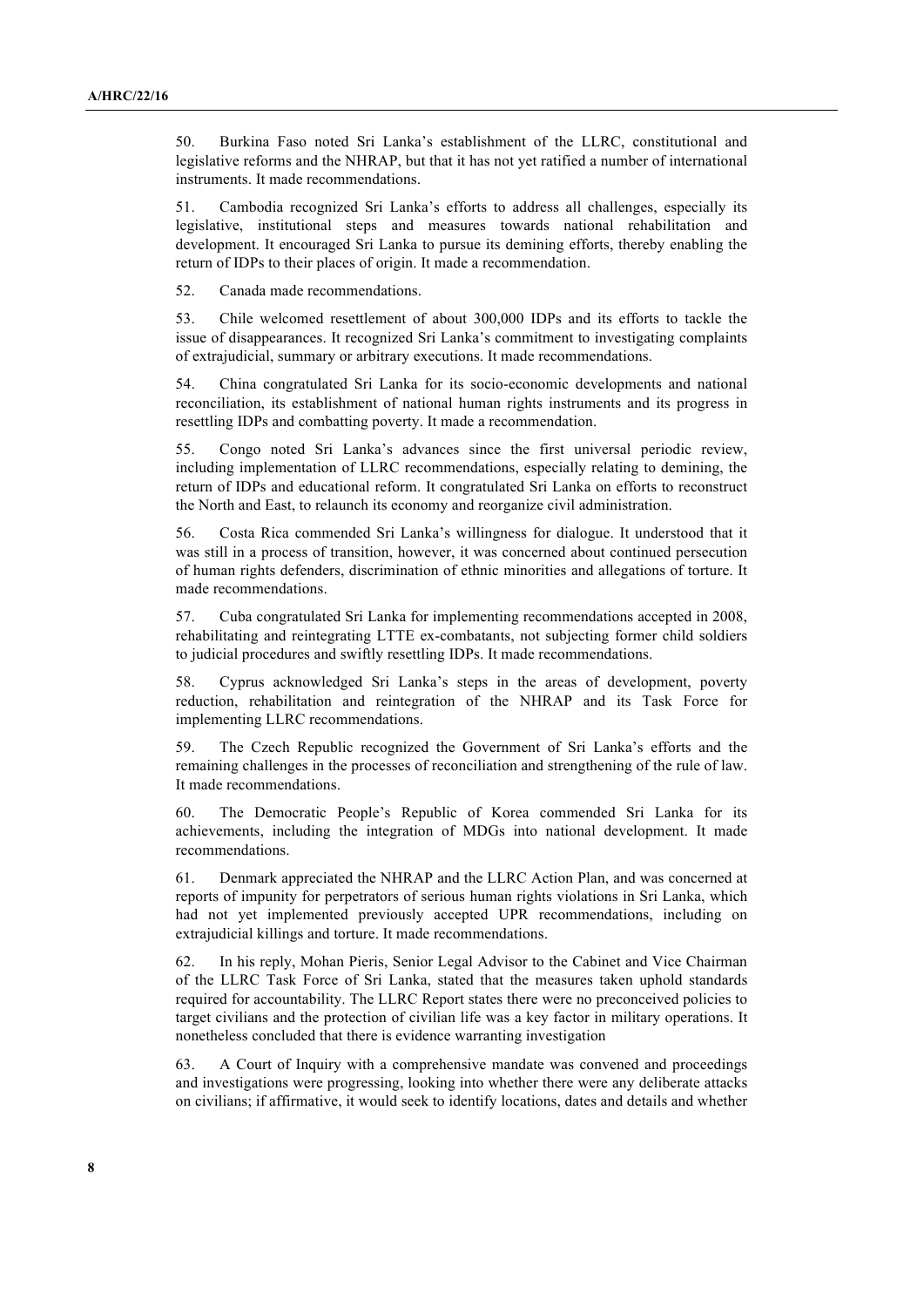the actions were proportional and in relation to military targets. Persons responsible and measures to avoid future occurrences were to be identified.

64. Djibouti called upon the international community to accompany Sri Lanka in effectively implementing recommendations made during this interactive dialogue. It made recommendations.

65. Ecuador welcomed Sri Lanka's efforts to establish responsibilities for human rights violations and for the inter-ministerial working group on cases of alleged disappearance. It made recommendations.

66. Egypt noted positive development in Sri Lanka after the end of hostilities. It welcomed the Government's decision to lift the state of emergency and implement LLRC recommendations. It made recommendations.

67. Estonia welcomed Sri Lanka's action plans for human rights and implemented recommendations of LLRC and its implementations to date. It underlined that all recommendations by the LLRC and past commissions of inquiry need to be fully implemented. It made recommendations.

68. Ethiopia welcomed the Government of Sri Lanka's plan to implement LLRC recommendations and to translate the text into the two official languages. It asked the Government to explain the measures taken on implementing recommendations of the national reconciliation mechanism. It made recommendations.

69. Finland indicated that Sri Lanka has committed itself to complete drafting of a bill on IDP rights and was encouraged by positive steps taken in the return process of the IDPs, Finland noted the LLRC report. It was interested in hearing about measures taken to protect IDP rights. It made recommendations

70. France recognized Sri Lanka's few advances in human rights, but remained concerned about the general internal situation. It recalled that 17 humanitarian workers were murdered in 2006, the most serious crime ever against non-governmental organization (NGO) personnel. No legal action has been launched to date. It made recommendations.

71. Germany noted that Sri Lanka's national report was encouraging. It underlined the importance of the independent judiciary and of impeachment procedures to be conducted with diligence. It made recommendations.

72. The Holy See highlighted the multi-ethnic, multi-religious, multilingual and multicultural character of Sri Lanka. It appreciated Sri Lanka's human rights and peace accomplishments. It made recommendations.

73. India looked forward to speedy resolution of the residual issues in resettlement and rehabilitation. It called for credible investigations into allegations in the LLRC report. It noted the action plan for time-bound implementation of LLRC recommendations.

74. Indonesia was encouraged by Sri Lanka's continued human rights progress. It emphasized that continued transparency and engagement with the international community were essential to sustained progress. It made recommendations.

75. The Islamic Republic of Iran commended Sri Lanka for considerable achievements in restoration of civil administration, infrastructure and economic development in the north and east of Sri Lanka affected by the internal conflict. It made recommendations.

76. Iraq praised measures taken to adopt the five-year NHRAP and welcomed its accession to the majority of human rights instruments, in particular the Convention on the Rights of the Child. It welcomed the step taken to protect elderly and strengthening religious freedoms. Iraq made recommendations.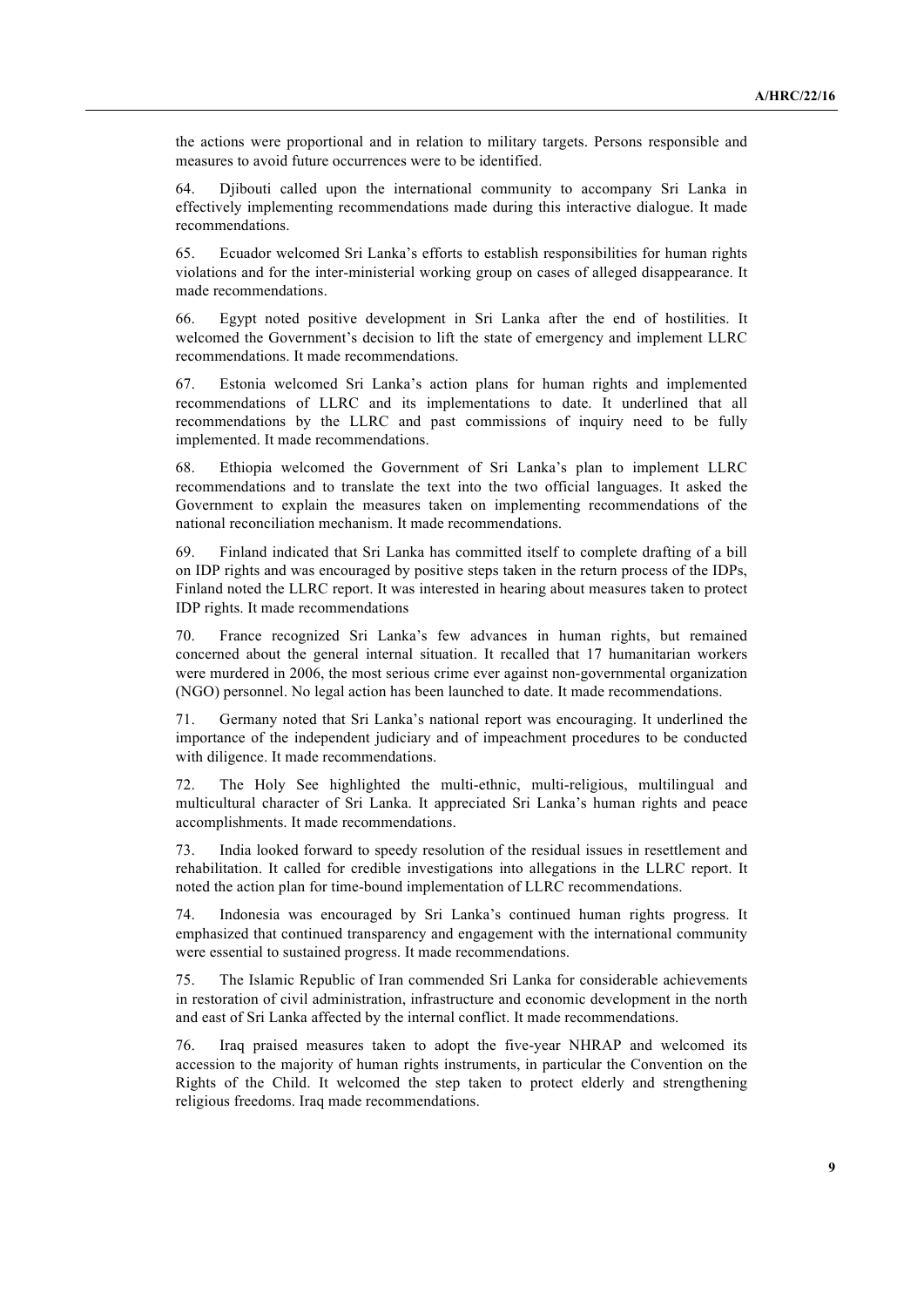77. Regarding the judiciary, Minister Samarasinghe of Sri Lanka said that the Constitution provided for the impeachment of a judge. One third of the Members of Parliament have to sign a resolution identifying grounds for removal, which has to be handed over to the Speaker. Thereafter a Select Committee of Parliament was constituted from among Members of both sides of the House and a resolution then had to be adopted by a Parliamentary majority, after which removal was permitted. Due process would be followed.

78. On elections, Minister Samarasinghe said that Sri Lanka wanted to give democratic rights to people of the North. Thirty-two (32) out of 34 local government authorities in the North had been elected. An elected Provincial Council for the North was envisaged for 2013.

79. Ireland commended Sri Lanka on progress in implementing commitments made during the 2008 UPR and urged that remaining detainees be tried or begin reintegration process. It expressed concern about the prevention against terrorism act. It urged full respect for the independence of the judiciary. Ireland made recommendations.

80. Italy recognized progress achieved by Sri Lanka, however, several human rights concerns still remain, such as forced disappearances and torture, etc. and asked Sri Lanka which policies and initiatives it envisages to address these challenges. Italy made recommendations.

81. Japan welcomed the NHRAP and the National Plan of Action to implement LLRC recommendations. It expressed hope that Sri Lanka would continue efforts to engage with the international community, including a visit by the High Commissioner. Japan made recommendations.

82. Kazakhstan recognized Sri Lanka's implementation of the Prevention of Domestic Violence Act and the establishment of the National Child Protection Authority to secure the rights of women and children. It made recommendations.

83. Kenya commended ratification of seven core international human rights instruments. It asked what steps Sri Lanka was taking to address concerns on access to full enjoyment of religious freedom for certain religious minority groups. Kenya made a recommendation.

84. Kuwait commended the efforts to implement the NHRAP. It recognized the important developments in spite of 30 years of conflict and the stability brought to all segments of society, such as the resettlement of IDPs, clearing landmines and achieving some of the MDGs. Kuwait made recommendations.

85. The Lao People's Democratic Republic congratulated Sri Lanka on integrating MDGs into their national development agenda. It noted its accession to seven core human rights treaties and implementation of domestic legislation.

86. Latvia noted Sri Lanka's efforts to improve cooperation with the special procedures of the Human Rights Council, yet noted that a number of requests by mandate holders to visit Sri Lanka had not yet been accepted. It made recommendations.

87. Lebanon commended Sri Lanka on establishing the national action plan. It noted Sri Lanka's commitment to safeguarding human rights. It made a recommendation.

88. Malaysia expressed hope that Sri Lanka's claims of efforts to protect human rights were sincere. It called for genuine effort at reconciliation. It called for both communities to work out the problem without interference from outsiders. It made recommendations.

89. Maldives expressed understanding of the enormous challenges faced by Sri Lanka and the need for accountability for violations of human rights committed by all sides. It welcomed the NHRAP to implement LLRC recommendations. It made recommendations.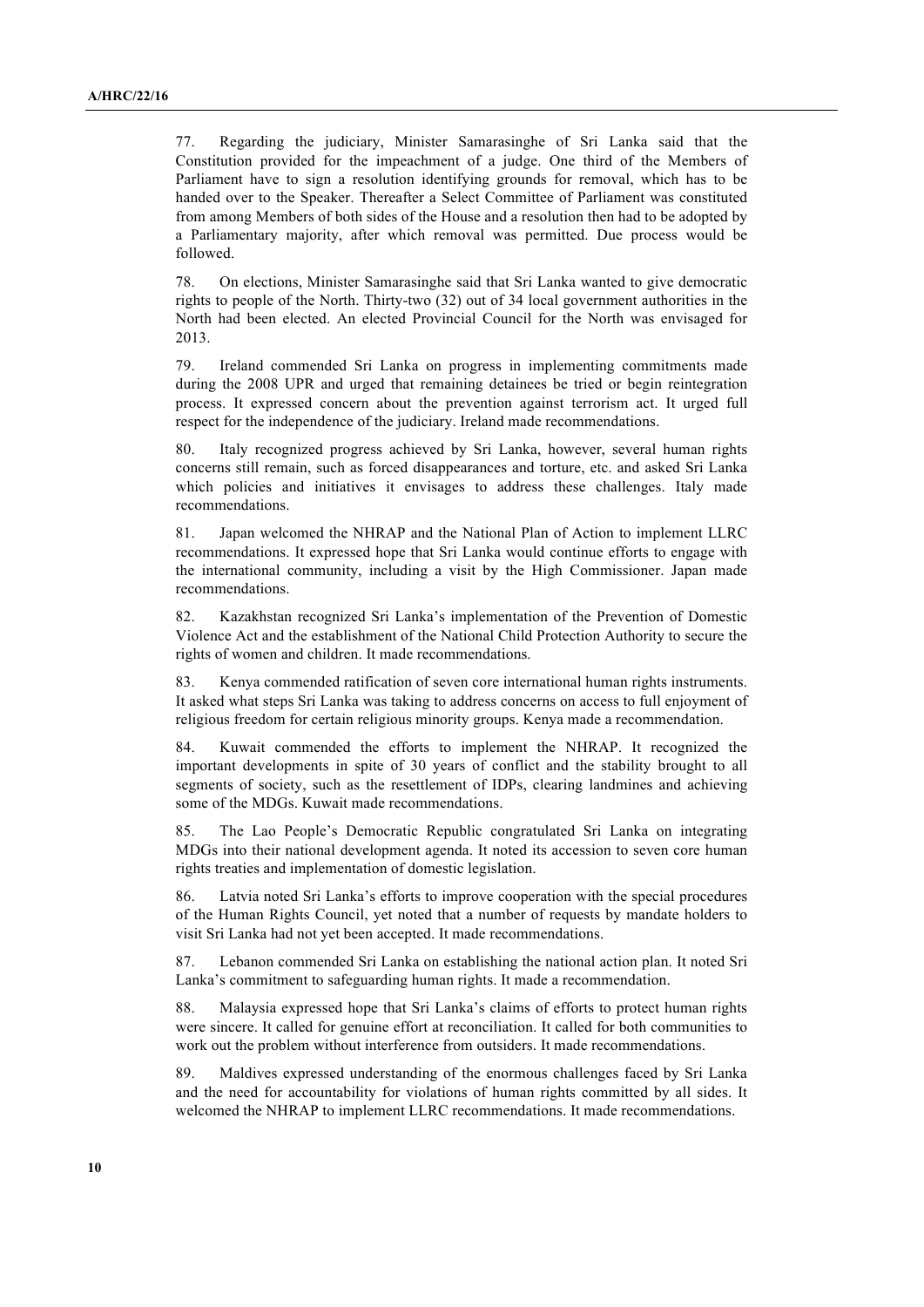90. Mauritania welcomed measures to combat violence against women and children. It recognized the reconciliation process underway in Sri Lanka. It requested information on the difficulties encountered in this process and the progress made

91. Mexico took note of Sri Lanka's actions to address serious human rights violations. It highlighted the enormous challenges faced by Sri Lanka and recognized efforts made to improve the living standard of the Sri Lankan people. Mexico made recommendations.

92. Morocco acknowledged Sri Lanka's adoption of the NHRAP in line with the 1993 Vienna Conference. It requested further information on the objectives and the areas covered in the plan. It made recommendations.

93. Myanmar commended Sri Lanka for restoring peace, stability and harmony. It called for recognition by the international community of Sri Lanka's success in resettling IDPs and rehabilitating former combatants. It made recommendations.

94. Nepal noted Sri Lanka's socio-economic achievements and progress toward meeting MDGs. It welcomed the NHRAP and efforts to implement LLRC recommendations. It made recommendations.

95. The Netherlands found the situation in Sri Lanka changed from four years ago. It expressed belief that the Government of Sri Lanka could further normalize the situation by implementing the report from the LLRC. It made recommendations.

96. New Zealand raised concerns over lack of progress on human rights. It saw progress on women's rights but raised concerns over the remaining substantial challenges. It noted the current moratorium on executions. It made recommendations.

97. Nicaragua recognized Sri Lanka's commitment to build the rule of law and strengthen democracy. It highlighted implementation of the NHRAP, adopted after a participatory process. It made a recommendation.

98. Nigeria acknowledged gains under the LLRC process and welcomed progress in the implementation of the NHRAP. It urged Sri Lanka to continue its reconciliation process.

99. Norway noted Sri Lanka's 2008 pledge to investigate attacks on human rights defenders and expressed concern over lack of progress in this area. It raised concerns over the low number of women elected. It noted the importance of independent civilian institutions to ensure democracy. Norway made recommendations.

100. Sri Lanka's Permanent Representative to the United Nations in Geneva, Ravinatha Aryasinha, observed that Sri Lanka accorded priority to participation in the human rights treaty framework, and engagement with special procedure mechanisms. The fifth periodic report on implementation of the International Covenant on Civil and Political Rights was submitted. Sri Lanka established a mechanism to verify cases of alleged disappearance and has submitted its responses on 159 cases in March and October 2012 to the Working Group on Enforced of Involuntary Disappearance.

101. Sri Lanka interacted with members of the WGEID and continued to actively engage OHCHR. An invitation was extended in April 2011 to the High Commissioner to visit Sri Lanka. In this context, a preparatory team from OHCHR visited in September and had unfettered access to all locations, interacting with a range of stakeholders including representation from Government, Opposition and civil society. A field visit was made to the Northern Province. Sri Lanka awaited the High Commissioner's visit.

102. Oman noted the enormous efforts made at the national, regional and international levels with setting a plan of action to rehabilitate and reintegrate victims and excombatants. It made a recommendation.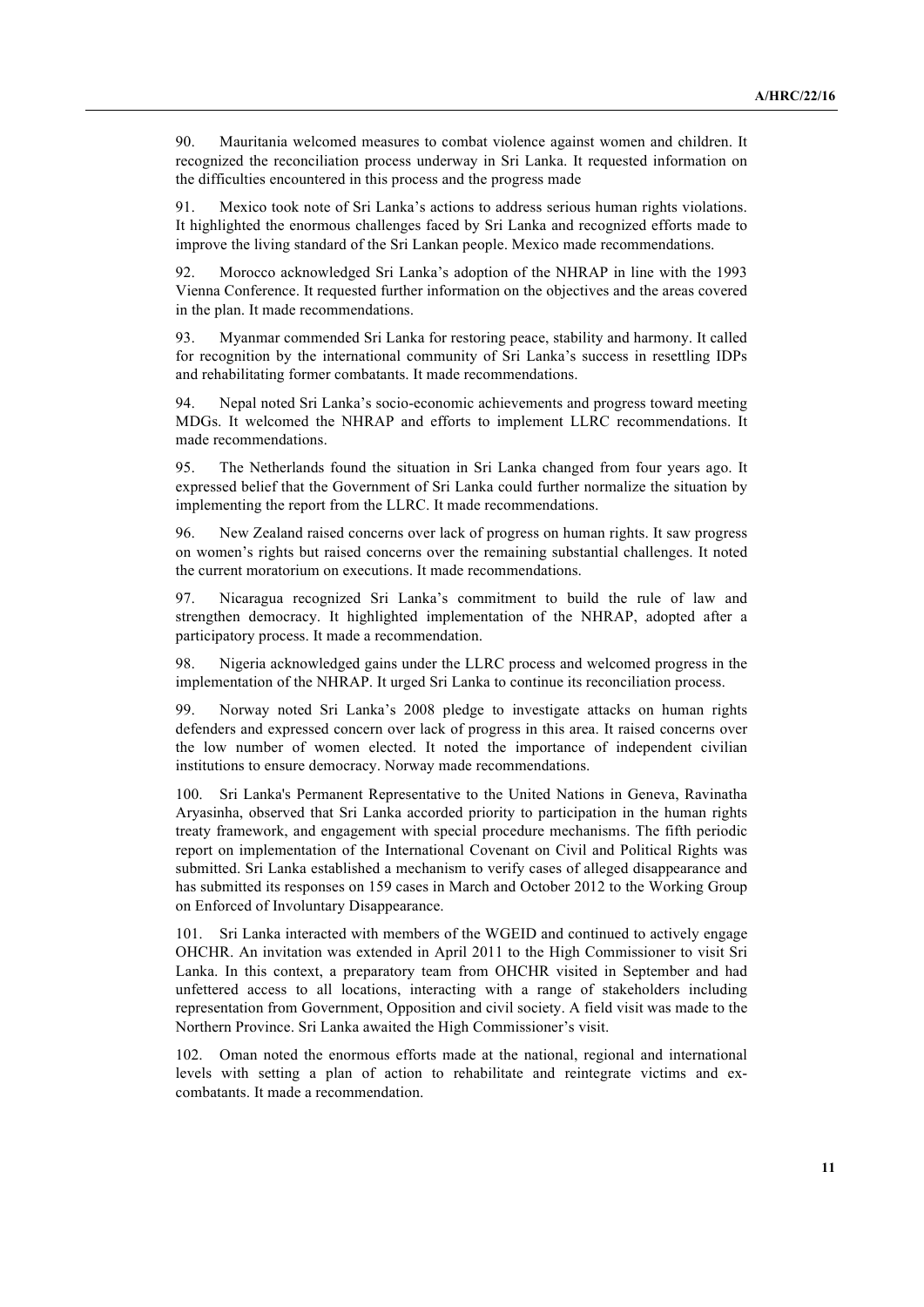103. Pakistan called for recognition by the international community for Sri Lanka's 2009 victory against terrorism. It welcomed the National Action Plan and the Task Force to monitor its implementation of LLRC recommendations. Pakistan made a recommendation.

104. Palestine noted the accession to most international human rights instruments that protected child rights, and the constitutional protection to freedom of religion. It noted adoption of major measures to protect and promote women rights, and the protection of workers' rights. Palestine made a recommendation.

105. The Philippines noted the unfinished implementation of many of Sri Lanka's pledges during the first cycle of UPR. It welcomed its concern for the protection of migrant workers but noted that articles 76 and 77 of the International Convention on the Rights of Migrant Workers and Members of Their Families remained unaccepted. It made recommendations.

106. Poland acknowledged Sri Lanka's efforts but raised concerns about the independence and integrity of the judiciary and about reports of disappearances. It requested information on measures to ensure independence of the judiciary. Poland made recommendations.

107. Qatar noted the adoption of a plan of action for promotion of human rights. It highlighted efforts to bring about national reconciliation and rebuild damaged regions affected by the conflict. Qatar made recommendations.

108. The Republic of Korea acknowledged progress in the reconciliation process, including resettlement of IDPs, reintegration of former combatants, and reconstruction of social infrastructure. It made recommendations.

109. Romania acknowledged Sri Lanka's cooperation with the United Nations technical missions on human rights which visited Sri Lanka in September 2012. It asked what Sri Lanka's plans were for further ratification of several key human rights conventions and what the current mechanisms were to investigate and if necessary prosecute reported cases of human rights violations.

110. The Russian Federation noted Sri Lanka's active role in the Human Rights Council and the invitation extended to the High Commissioner to visit Sri Lanka. It expressed sympathy for Sri Lanka's difficulties in assuring human rights. Russia made a recommendation.

111. Rwanda welcomed specific measures taken by Sri Lanka to deal with post-conflict period. It appreciated establishment of the Task Force to monitor implementation of LLRC recommendations. It made a recommendation.

112. Saudi Arabia highlighted Sri Lanka's commitment to international human rights treaties and legislation to implement them in compliance with United Nations standards. It noted Sri Lanka's effort to improve living standards despite decades of conflict. It made recommendations.

113. Serbia recognized human rights challenges facing Sri Lanka. It saluted achievements including implementation of the National Plan of Action, rehabilitation of former child soldiers and others. It encouraged Sri Lanka to pursue confidence-building in former conflict zones.

114. Singapore acknowledged Sri Lanka's efforts at national reconciliation and affirmed the rule of law as the key to ensuring stability, social justice and equality. It recognized Sri Lanka's progress in improving the well-being of its people. It made recommendations.

115. Slovakia expressed its awareness of the vast human rights challenges faced by Sri Lanka due to its decades-long civil conflict. Slovakia made recommendations.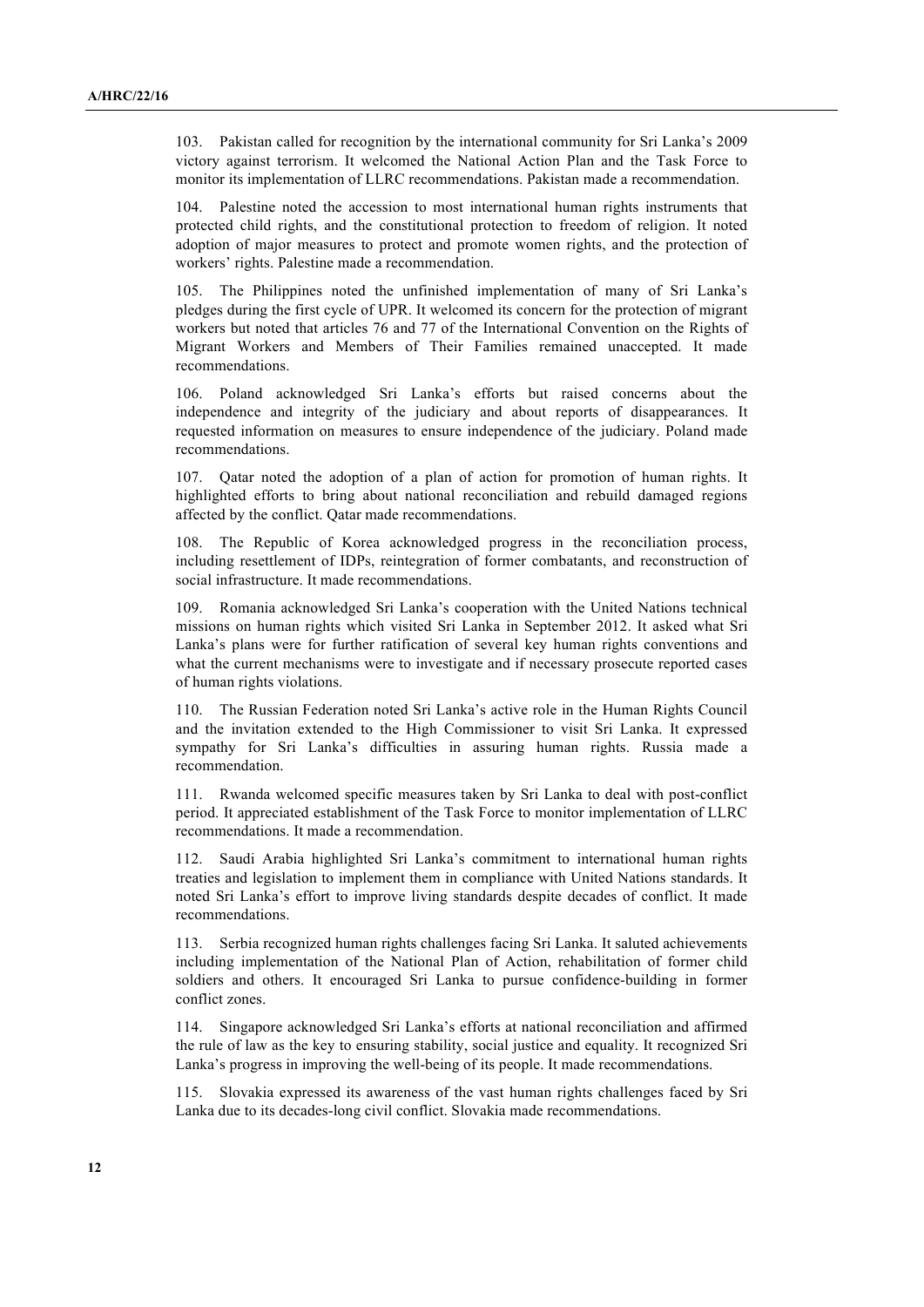116. Slovenia noted the Committee on the Elimination of Discrimination against Women's call for inclusion of a gender perspective in national Development Agenda and reports on attacks of human rights defenders. Slovenia made recommendations.

117. South Africa was encouraged by Sri Lanka's initial steps to address extreme poverty, to achieve MDGs, elaborate a National Human Rights Action Plan, resettle IDPs and conduct demining. It raised the challenges associated with armed conflict and protecting children's rights. It made recommendations.

118. South Sudan acknowledged Sri Lanka's achievements in demining, integration of ex-combatants, resettlement of IDPs, education policy and the achievement of MDGs in health and education. It commended post-conflict progress and made recommendations.

119. Spain applauded progress made in promoting and protecting human rights. It made recommendations.

120. The Sudan noted challenges to human rights resulting from armed conflict, an experience shared by the Sudan. It paid tribute to Sri Lanka's efforts to restore stability. Sudan noted the plan of action approved by the Government last July to implement the recommendations of the LLRC. The Sudan made recommendations.

121. Swaziland was encouraged by Sri Lanka's focus on development of the Northern Eastern provinces. It acknowledged the 2010 establishment of the LLRC as a human rights safety net to encourage dialogue and compromise. It made a recommendation.

122. Sweden noted the decrease in reports of enforced disappearances; however it noted questions by civil society organizations about the impartiality of the parties investigating enforced disappearances. It raised concern over the absence of criminal convictions related to recruitment of child soldiers. It made recommendations.

123. Switzerland noted the lack of proper follow-up to reports from experts mandated by the Secretary-General. It raised concerns over continued forced disappearances. It raised concerns over legitimate grievances of minorities and need for an inclusive dialogue. Switzerland made recommendations.

124. The Syrian Arab Republic acknowledged Sri Lanka's rapid emergence from a spiral of violence yet noted huge challenges remaining. It welcomed implementation of recommendations from the reconciliation commission, in particular the rehabilitation of former soldiers. It made a recommendation.

125. Minister Samarasinghe of Sri Lanka thanked the President of the Council for the manner in which she conducted the proceedings. He appreciated the many interventions by delegations. Sri Lanka is encouraged by the acknowledgment of positive developments and has noted concerns expressed by the international community. Progress has been achieved on many fronts. He assured that Sri Lanka will work to ensure that challenges are overcome and report further progress at the next Council session.

126. The Minister reiterated that Sri Lanka's progress should be acknowledged. Sri Lanka should be given time and space and the international community should constructively engage with Sri Lanka. Sri Lanka was a multicultural, multilingual, multireligious country and is proud of its diversity - a source of strength. Sri Lanka will ensure that its diversity was protected and nurtured and through this cultivate a true Sri Lankan identity.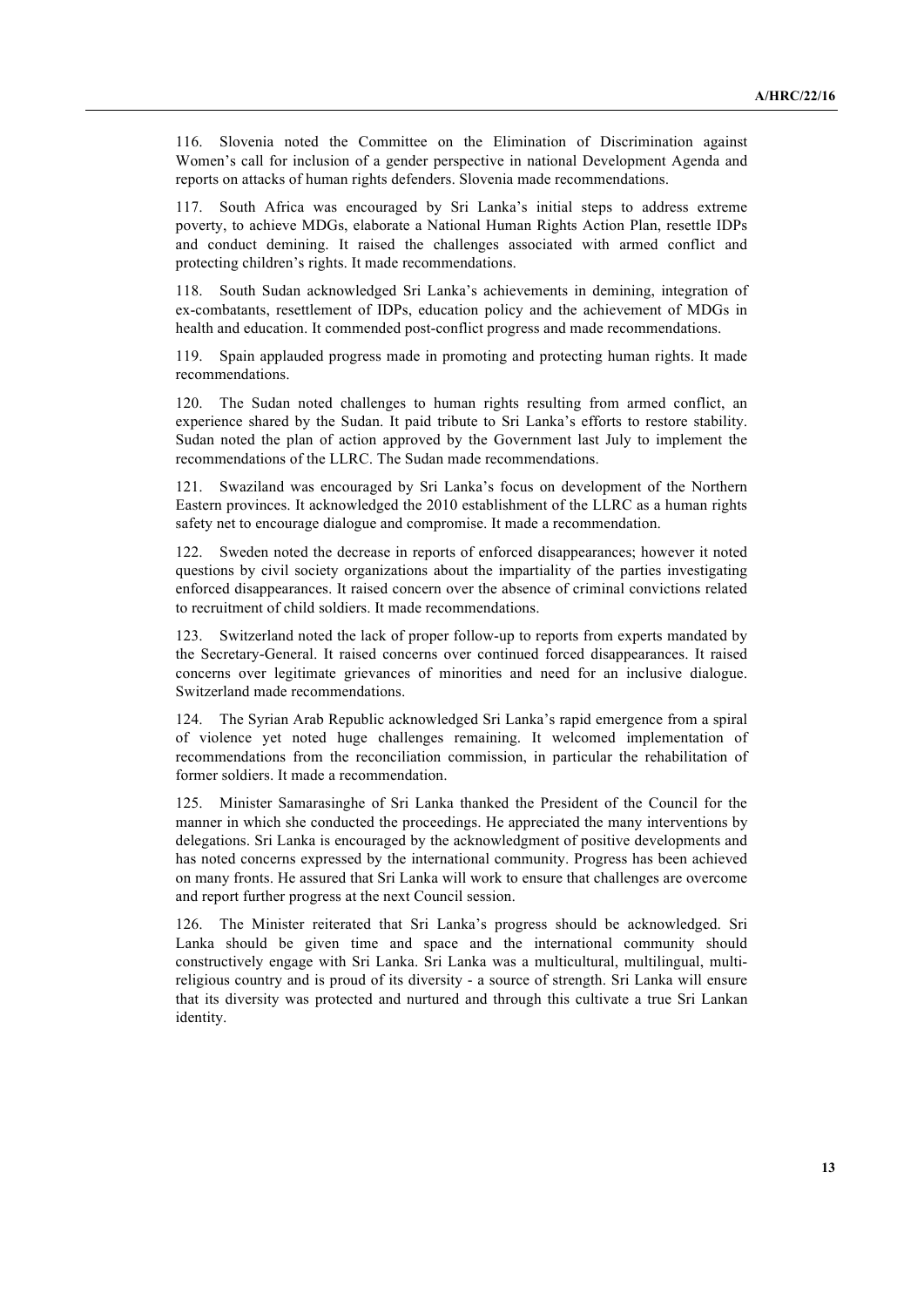# **II. Conclusions and/or recommendations**\*\*

127. **The recommendations formulated during the interactive dialogue/listed below enjoy the support of Sri Lanka**

127.1. **Consider ratifying the CRPD (Egypt, Turkey);**

127.2. **Consider ratifying the Palermo Protocol on human trafficking (Philippines);**

127.3. **Make further efforts to ratify other relevant international instruments that are vital to the promotion and protection of Human Rights, in keeping with its national capacity and priority (Cambodia);**

127.4. **Continue giving consideration to ratify the other remaining (human rights) instruments in a progressive manner (Kenya);**

127.5. **Full dissemination of the NHRAP and the strengthening of governmental agencies at national, provincial and local level to guarantee its full implementation (Venezuela (Bolivarian Republic of));**

127.6. **Accelerate capacity building in order to effectively implement the NHRAP (Zimbabwe);**

127.7. **Continue efforts to implement the National Action Plan for the protection and promotion and human rights (Bahrain);**

127.8. **Continue to work on implementing the accepted recommendations by the LLRC Reconciliation (Bahrain);**

127.9. **Expedite action to implement the agreed Action Plan in line with the spirit of the LLRC through a process inclusive of all people belonging to all ethnicity (Bangladesh);**

127.10. **Pursue its efforts to implement the National Plan of Action for the promotion and protection of human rights (Burkina Faso);**

127.11. **Disseminate the NHRAP amongst general population in local languages so as to ensure wider participation in the implementation process, thereby empowering claim holders in asserting and protecting their rights (Ethiopia);**

127.12. **Continue its efforts in launching the NHRAP (Iran(Islamic Republic of));**

127.13. **Steady implementation of the National Action Plan for the Promotion and Protection of Human Rights as well as the National Plan of Action to implement the recommendations of the Lessons Learnt and Reconciliation Commission (Japan);**

127.14. **Continue its efforts to follow-up on the implementation of the National Action Plan for the Promotion and Protection of Human Rights (Kuwait);**

127.15. **Continue its efforts of implementing the recommendations of the National Plan of Action (Maldives);** 

Conclusions and recommendations have not been edited.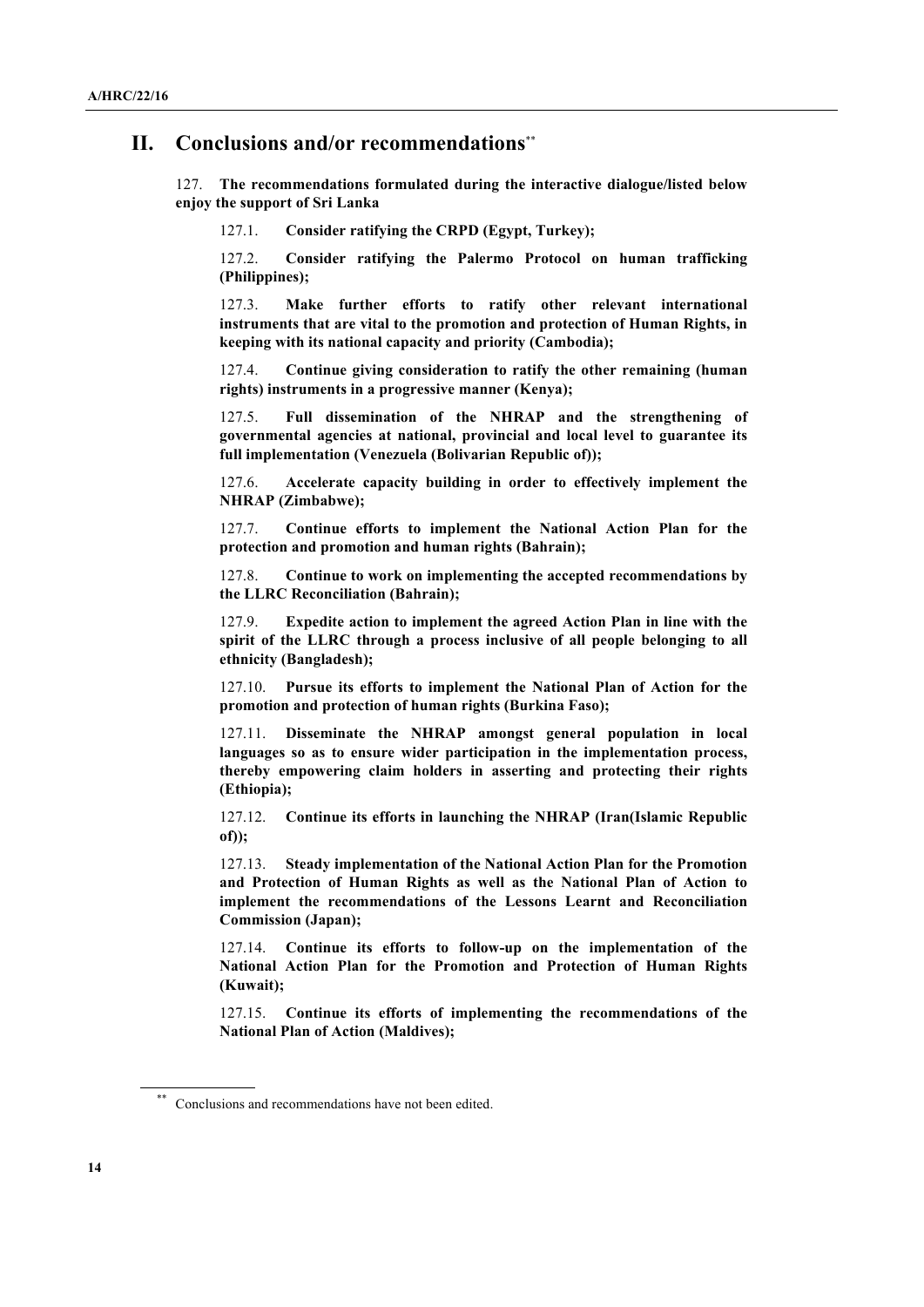127.16. **Continue to implement the National Action Plan for the Promotion and Protection of Human Rights (Syrian Arab Republic);** 

127.17. **Persevere in implementing its Action Plan and ensure its wide dissemination among the local population, in all the official languages of the country (Morocco);**

127.18. **Complete the implementation of the National Action Plan for the promotion and Protection of Human Rights (Palestine);**

127.19. **Continue efforts to accelerate the pace of implementation of the National Plan of Action and the promotion of development, and support economic and social rights in all parts of the country (Qatar);**

127.20. **Strengthen cooperation between government agencies with Human Rights National Commission and civil society to coordinating, planning and implementing the National Human Rights Action Plan (Venezuela (Bolivarian Republic of));**

127.21. **Take all possible steps in strengthening the capacity of Government Agencies identified for the implementation of the recommendations of the LLRC Action Plan (Pakistan)**<sup>1</sup> **;**

127.22. **Continue addressing accountability issues and implementation of the**  LLRC Action Plan as planned (Uganda)<sup>2</sup>;

127.23. **Continue its efforts to implement the LLRC's recommendations of the National Action Plan (Timor-Leste)**<sup>3</sup> **;**

127.24. **Continue progressing in the implementation of the recommendations of the Action Plan of the National Reconciliation Mechanism (Venezuela (Bolivarian Republic of))** 4 **;**

127.25. **Continue implementing the LLRC recommendations through the**  Action Plan (Malaysia)<sup>5</sup>;

127.26. **Immediate implementation of recommendations of LLRC Action Plan including on accountability process, through Sri Lanka's National Plan of**  Action on Human Rights and other relevant mechanisms (Indonesia)<sup>6</sup>;

127.27. **Facilitate the implementation of the recommendations of the LLRC Action Plan and provide necessary funds for its implementation (Iraq)** 7 **;**

<sup>&</sup>lt;sup>1</sup> The recommendation originally made in the room stated: "Take all possible steps in strengthening the capacity of Government Agencies identified for the implementation of the recommendations in this regard".

<sup>&</sup>lt;sup>2</sup> The recommendation originally made in the room stated: "Continue addressing accountability issues and implementation of the LLRC as planned".

<sup>&</sup>lt;sup>3</sup> The recommendation originally made in the room stated: "Continue its efforts to implement the LLRC's recommendations".

<sup>&</sup>lt;sup>4</sup> The recommendation originally made in the room stated: "Continue progressing in the implementation of the recommendations of the National Reconciliation Mechanism"

 $\frac{1}{5}$  The recommendation originally made in the room stated: "Continue implementing the LLRC recommendations".

<sup>&</sup>lt;sup>6</sup> The recommendation originally made in the room stated: "Immediate implementation of recommendations of LLRC including on accountability process, through Sri Lanka's National Plan of Action on Human Rights and other relevant mechanisms."

<sup>&</sup>lt;sup>7</sup> The recommendation originally made in the room stated: "Facilitate the implementation of the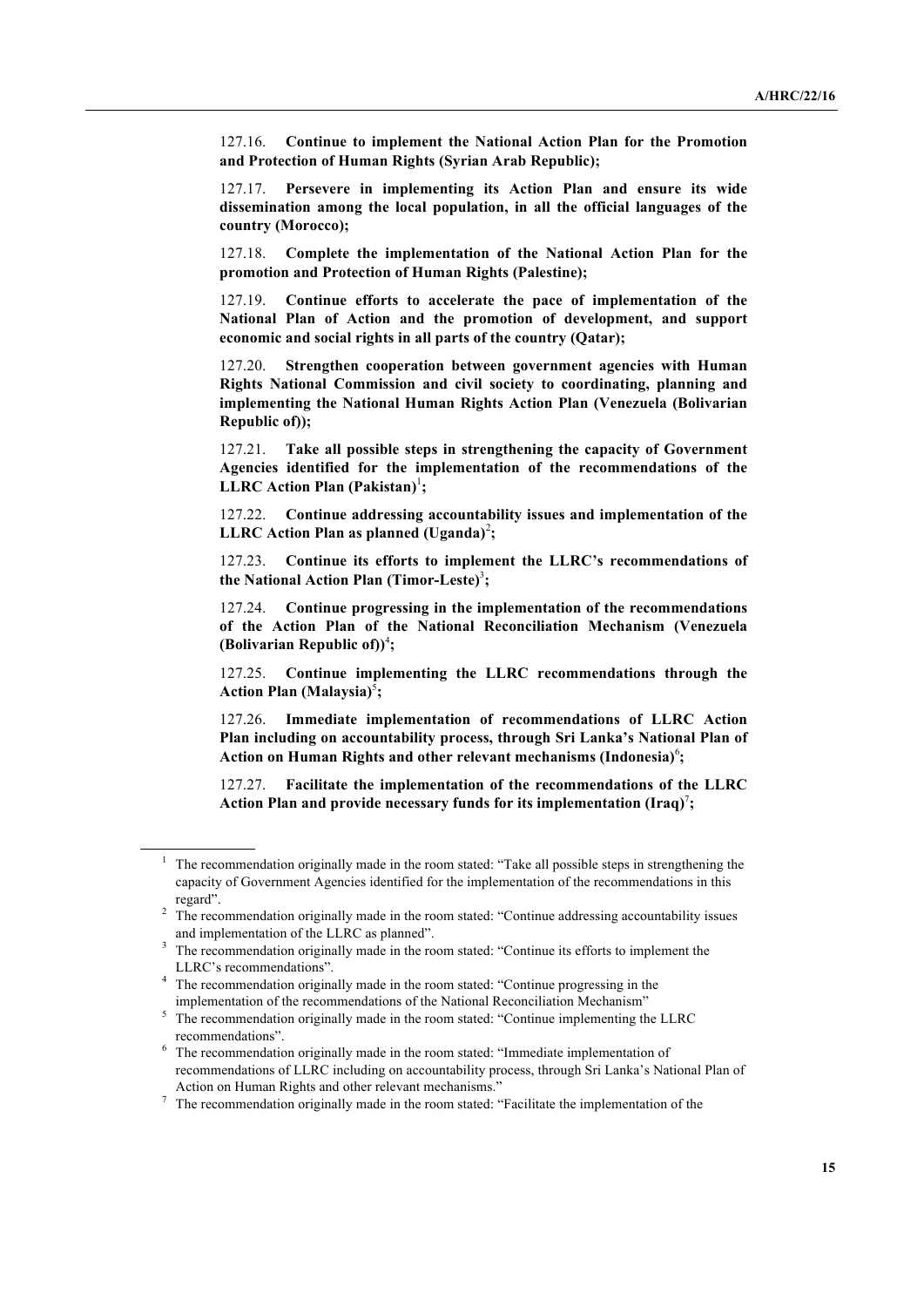127.28. **Inform the Human Rights Council as part of the reporting process outlined in the National Report, of implementation of LLRC Action Plan**  recommendations (Ireland)<sup>8</sup>;

127.29. **Disseminate in different languages the National Action Plan for the Promotion and Protection of Human Rights (South Sudan);**

127.30. **Ensure adequate resources to the Human Rights National Commission to further improve its capacity, geographical scope and its mandate (Venezuela (Bolivarian Republic of));**

127.31. **Continue the efforts to strengthening the capacity building of national institutions in field of human rights promotion and protection (Angola);**

127.32. **Take all steps to strengthen and ensure the independence of the National Human Rights Commission (Germany);**

127.33. **Ensure structural and operational independence of the national human rights institution in accordance with the Paris Principles (Maldives);**

127.34. **Adopt necessary legal measures to ensure that the National Human Rights Commission of Sri Lanka is in line with Paris Principles (Mexico);**

127.35. **Continue to promote and protect human rights through education and institutional reforms (Myanmar);**

127.36. **Continue efforts to strengthen national human rights institutions (Nepal);**

127.37. **Continue the efforts at strengthening its national institutions for the promotion and protection of human rights and encourage awareness among its people of the importance of fairness and justice (Malaysia);**

127.38. **Strengthen the independence of institutions such as the Human Rights Commission of Sri Lanka, the Police Commission and Election Commission (Norway);**

127.39. **Recognizing that the operational independence of the National Human Rights Commission has been critical, take the necessary measures to further ensure its institutional independence (Republic of Korea);**

127.40. **Enable additional resources to strengthen the Human Rights Commission (South Sudan);**

127.41. **Take action to facilitate greater participation by citizens and civil society in helping to implement human rights action plans (Australia);**

127.42. **Consolidate its reconciliation efforts to ensure that durable peace prevails in the country (Zimbabwe);**

127.43. **Continue its engagement with the relevant UN agencies in achieving the overall objective of the UN Development Assistance Framework for 2013- 2017 (Algeria);**

recommendations of the LLRC and provide necessary funds for its implementation".

<sup>&</sup>lt;sup>8</sup> The recommendation originally made in the room stated: "Inform the Human Rights Council as part of the reporting process outlined in the National Report, of implementation of LLRC recommendations."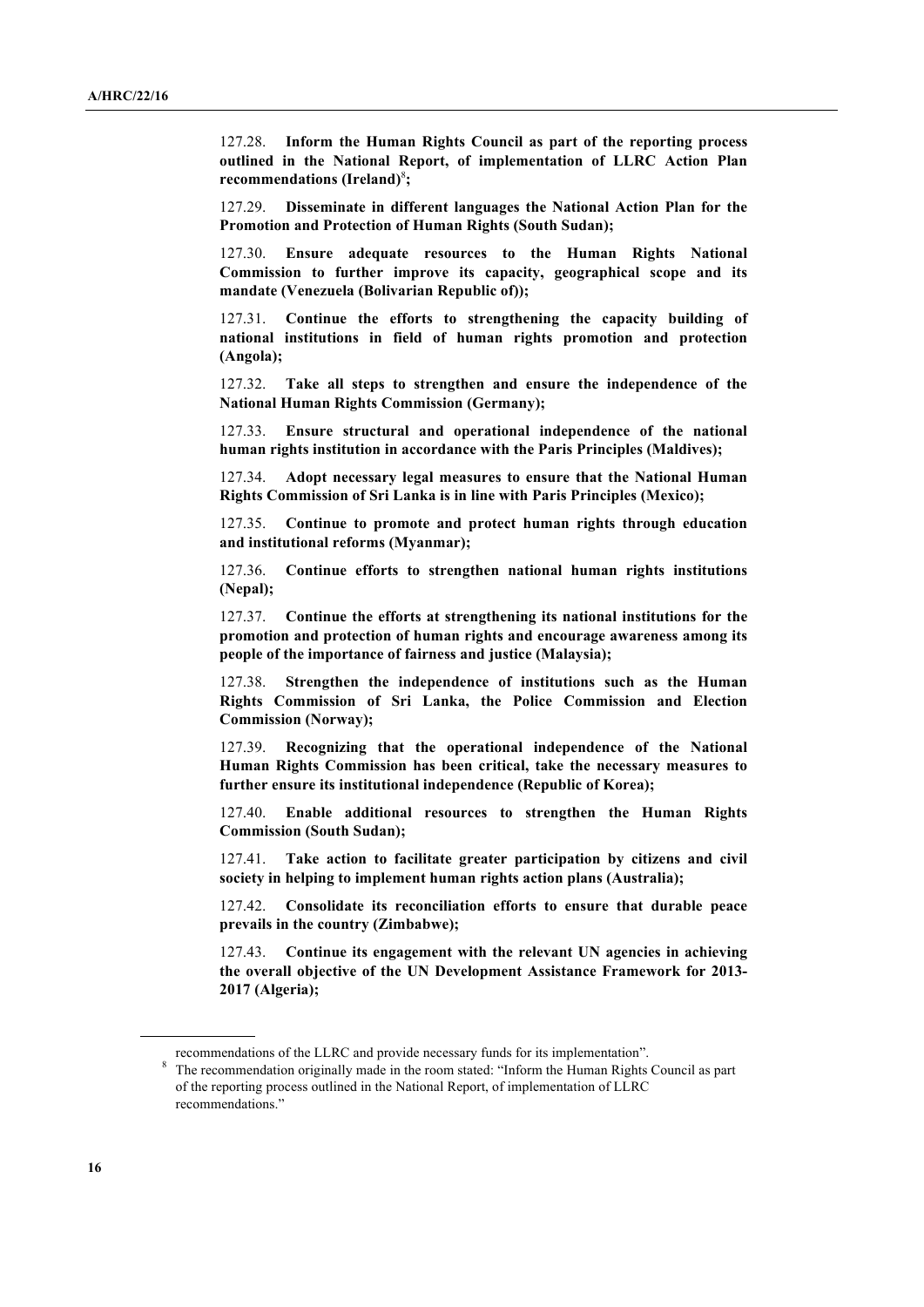127.44. **Strengthen the cooperation with the relevant human rights stakeholders including the Human Rights Council (Angola);**

127.45. **Continue its efforts in advancing human rights and freedoms in the country and especially in the conflict-affected areas (Azerbaijan);**

127.46. **Intensify its actions for a greater enjoyment by the people of fundamental human rights (Benin);**

127.47. **Maintain and strengthen cooperation with various United Nations mechanisms, as well as financial institutions, in order to overcome the challenges faced in the peace and national reconciliation process (Benin);**

127.48. **Continue assisting former-combatants through livelihood schemes (Cuba);**

127.49. **Share with the international community its experiences in rehabilitating and reintegrating former LTTE child soldiers (Cuba);**

127.50. **Continue to prioritize the rehabilitation and reintegration of former child soldiers (Italy);**

127.51. **Implement the announced voluntary commitments and the UPR accepted recommendations (Egypt);**

127.52. **Maintain its efforts in upholding national dialogue that would bring the country to a lasting peace, as well as its commitment to continue guaranteeing full exercise of human rights to all its citizens (Nicaragua);**

127.53. **Continue its efforts to complete the implementation of the voluntary pledges (Philippines);**

127.54. **Ensure on-going protective measures to maintain and advance the levels of human rights developments (South Sudan);**

127.55. **Strengthen further the capacity within the public institutions to enable the effective implementation of the trilingual policy (Ethiopia);**

127.56. **Promote national reconciliation taking into account and protecting Sri Lanka's ethnic and religious pluralism, ensuring that all religious denominations are granted equal treatment and enjoy their fundamental rights (Holy See );**

127.57. **Step up efforts to protect freedom of religion and promote interreligious dialogue as a tool to foster tolerance and peaceful-coexistence (Italy);**

127.58. **Take continuous measures to secure social infrastructure and means of livelihood at resettlement sites as this is expected to become even more vital (Japan);**

127.59. **Pursue the process of reconciliation and consolidate the peace building measures embarked on since the end of the conflict (Lebanon);**

127.60. **Continue and provide greater cooperation to the Working Group on Enforced or Involuntary Disappearances to accomplish its work (Ecuador);**

127.61. **Provide training and promote capacity building among its institutions to guarantee the effective application of the Women's Charter (Venezuela (Bolivarian Republic of));**

127.62. **Intensify its policies and programs undertaken to ensure the protection of women and children (Algeria);**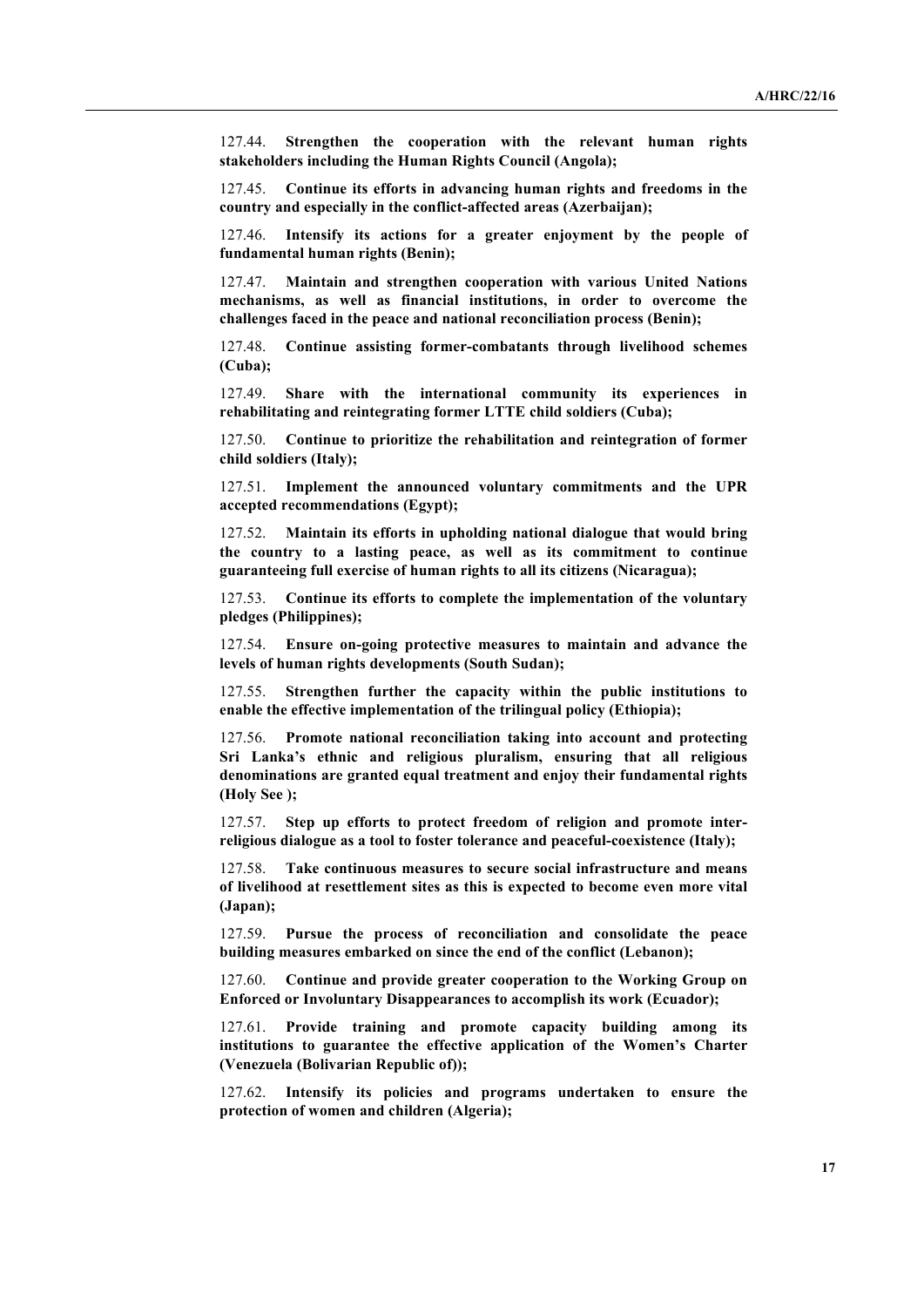127.63. **Ensure women's participation in the post-conflict, reconstruction and peace building process (Finland);**

127.64. **Adopt appropriate and concrete measures to prevent the disadvantageous and unequal status of women and girls (Rwanda);**

127.65. **Encourage women's participation in the public life of the country (South Sudan);**

127.66. **Adopt necessary measures to ensure that gender equality is a legal and practical reality, combating particularly gender violence (Spain);**

127.67. **Increase its endeavors in promotion of equity in economic development, poverty eradication, eliminating regional disparities, and guaranteeing equality of opportunity for all Sri Lanka citizens (Iran (Islamic Republic of));**

127.68. **Criminalize all forms of violence against women and hold the perpetrators of such violence accountable (South Africa);**

127.69. **Carry on its measures in the implementation of the act on Prevention of Domestic Violence as a means to improve and protect the rights of women (Iran (Islamic Republic of));**

127.70. **Increase its efforts on strengthening protection of children's rights in such areas as child labor, domestic violence, trafficking and sexual exploitation (Iran (Islamic Republic of));**

127.71. **Formulate a comprehensive national strategy for the protection of the rights of children, with a view to ensuring compliance with the Convention on the Rights of the Child, following the review of national laws (South Africa);**

127.72. **Take measures to guarantee full protection of children's human rights by rehabilitating the ex-combatants and eliminating and reducing, among others, child trafficking, child sexual abuse and violence against children (Holy See);**

127.73. **Work on the elimination of the causes of minor's recruitment by armed groups and guarantee full rehabilitation, social reintegration and school reintegration of those children who participated or were affected by the conflict, including those who had to be accommodated in internal displaced camps and to take into account the linguistic, cultural, and religious diversity in Sri Lanka (Uruguay);**

127.74. **Consider incorporating the UN Standard Minimum Rules for the Treatment of Prisoners and the UN Rules for the Treatment of Women Prisoners and Non-Custodial Measures for Women Offenders, otherwise known as the "Bangkok Rules" as part of its work on the treatment of prisoners (Thailand);**

127.75. **Strengthen efforts to investigate allegations of serious violations of international humanitarian law and the international human rights during the conflict and to hold those responsible to account (Ukraine);**

127.76. **Fully and transparently investigate alleged grave breaches of international humanitarian law during the conflict (United Kingdom of Great Britain and Northern Ireland);**

127.77. **Pursue its efforts to fight against impunity for serious human rights violations committed during the internal armed conflict (Argentina);**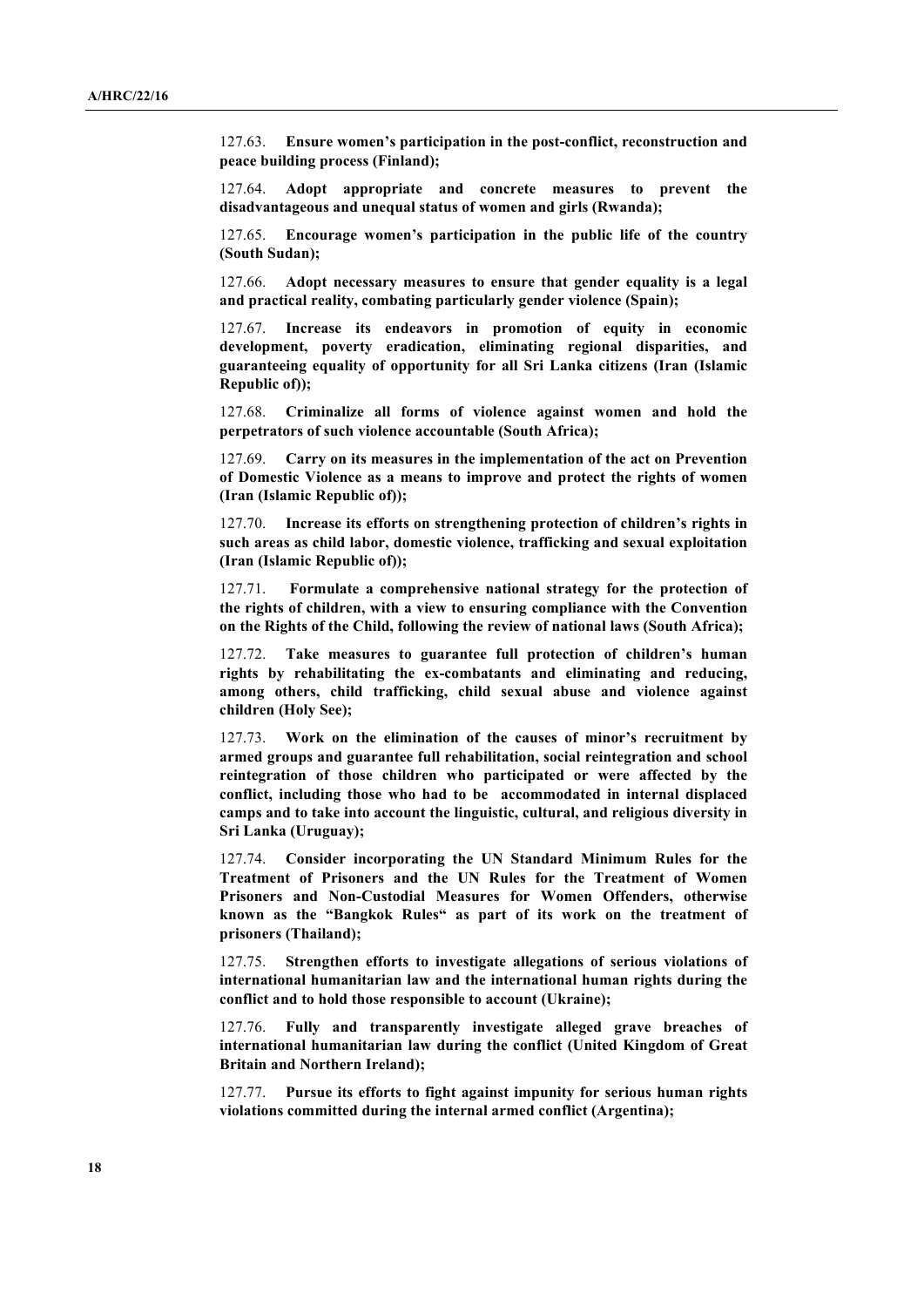127.78. **Take the necessary measures to bring into justice and prosecute perpetrators of violations of the international human rights law and humanitarian Law (Chile);**

127.79. **Take the necessary steps to ensure that all detainees are afforded a fair trial within a reasonable period (Ireland);**

127.80. **Continue human rights education for police and security forces to ensure better protection and maintenance of human rights standards (Democratic People's Republic of Korea );**

127.81. **Design training programs on human rights for police and security forces, to guarantee better protection of human rights standards (Oman);**

127.82. **Continue to carry out the policy aimed at improving the judicial system, reforming law enforcement bodies and decreasing the level of crime and corruption (Russian Federation);**

127.83. **Work on building the capacity of law enforcement officials in the area of human rights and provide them with the necessary education to guarantee the best standards in this regard (Sudan);**

127.84. **Continue its efforts in enhancing the rule of law to ensure long-term stability and sustainable development (Singapore);**

127.85. **Carry out an independent and credible investigation on the allegations of violations of human rights and international humanitarian law (Switzerland);**

127.86. **Continue human rights education for police and security forces aiming at better protection and preservation of human rights principles (Syrian Arab Republic);**

127.87. **Strengthen its efforts to integrate human rights and peace education in the school curricula (Djibouti);**

127.88. **Redress housing shortage by adopting a national strategy and a plan of action (Djibouti);**

127.89. **Continue to improve accessibility to education, especially in the postconflict and underdeveloped areas (Singapore);**

127.90. **Continue its efforts to promote access by persons with disabilities to the labor market by strengthening the system of job reserve for persons with disabilities (Djibouti);**

127.91. **Develop a comprehensive policy with regard to all aspects of internal displacement (Azerbaijan);**

127.92. **Intensify its efforts to ensure the return of displaced persons to their places of origin and compensated them whenever return is not possible (Chile);**

127.93. **Continue providing assistance to IDP returnees in particular with housing, livelihoods and economic empowerment (Cuba);**

127.94. **Ensure the protection of IDP's rights to voluntary and safe return to adequate restitution by, inter alia, putting in place and implementing long-term housing and property restitution policies that comply with international standards (Finland);**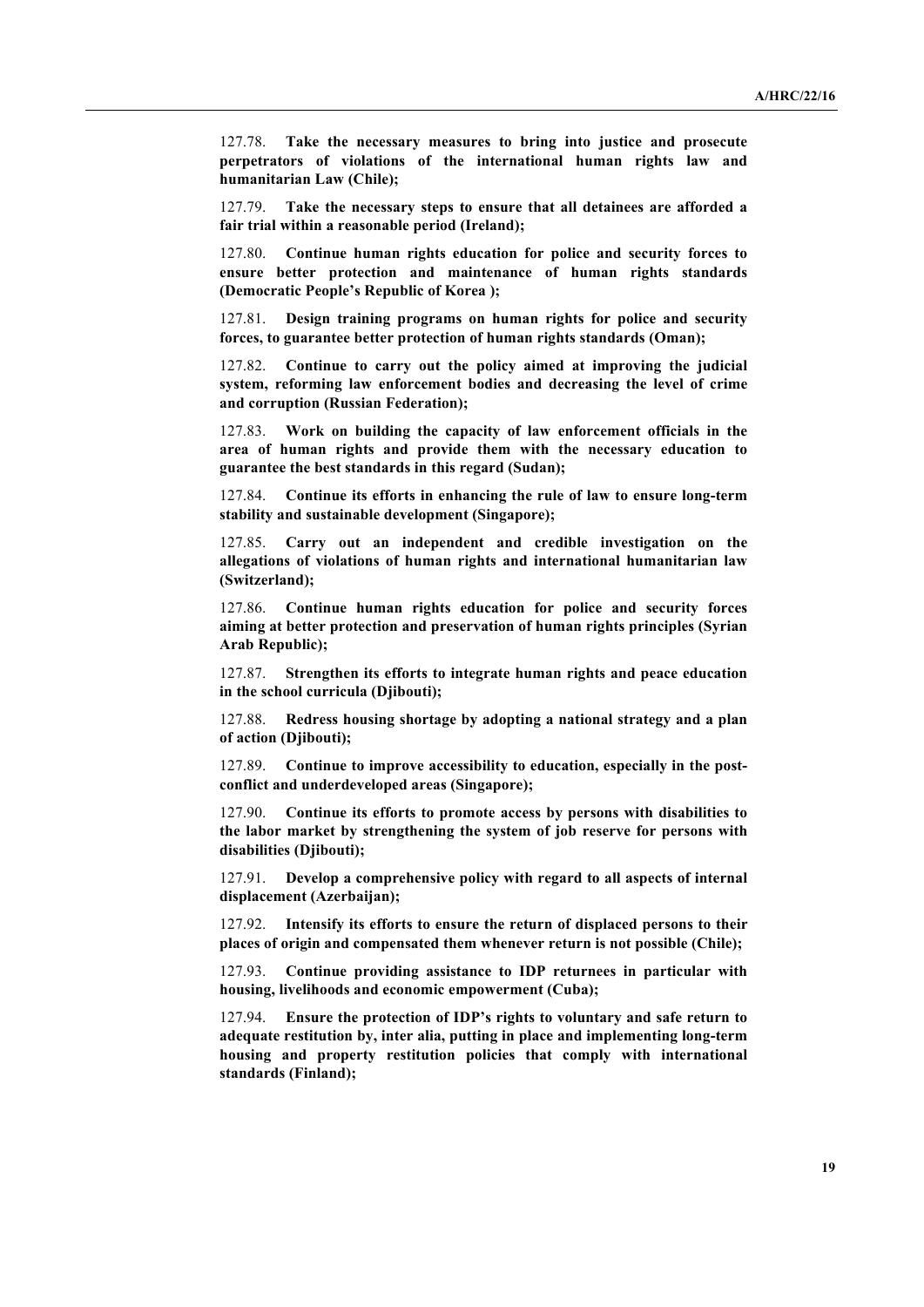127.95. **Ensure legal ownership and return or restitution of houses and lands to internally displaced persons, according to international standards (Holy See);**

127.96. **Strengthen efforts to implement the recommendations of the National Reconciliation Committee and work towards the repatriation of the internally displaced affected by the war to their cities and villages, and to guarantee the means of stability for them (Sudan);**

127.97. **Invest more resources towards a better service delivery mechanism that will also ensure that the remaining internally displaced citizens return safely to their territories (Swaziland);**

127.98. **Continue the resettlement of all internally displaced persons as a result of the conflict and guarantee the transfer or compensate those people who cannot return to their places of origin (Syrian Arab Republic);**

127.99. **Continue measures underway to address land issues, including amending the Prescription Ordinance, whereby displaced landowners will be able to defeat the adverse claims based on the running of time (Bhutan);**

127.100. **Continue action towards the alleviation of poverty (Bangladesh);**

127.101. **Continue its efforts in reducing poverty (Saudi Arabia);**

127.102. **Redouble its efforts in fighting poverty with a view to maintain the level of development achieved so far and contribute to attain the MDGs (Morocco);**

127.103. **Further improve the living standard of the people by reducing poverty and economic disparity (Myanmar);**

127.104. **Continue efforts in enhancing the welfare of all segments of society and their rights based on national context and characteristics (Nepal);**

127.105. **Continue with its plans to enhance economic development in all regions of Sri Lanka (Saudi Arabia);**

127.106. **Continue working to achieve all the Millennium Development Goals (Bolivia (Plurinational State of));**

127.107. **Remain committed to the sustainable economic and social development, further promote national reconciliation, and achieve stability and development in the country (China);**

127.108. **Ensure on-going social welfare and protection measures to ensure the maintenance of levels of human development already achieved and realization of the Millennium Development Goals (Democratic People's Republic of Korea);**

127.109. **Attain the remains of the Millennium Development Goals (Kuwait);**

127.110. **Take steps to protect people from acts of terrorism, through domestic legislation (Kazakhstan);**

128. **The recommendations below did not enjoy the support of Sri Lanka:**

128.1. **Examine the possibility of ratifying OP-CAT and the Rome Statute (Tunisia);**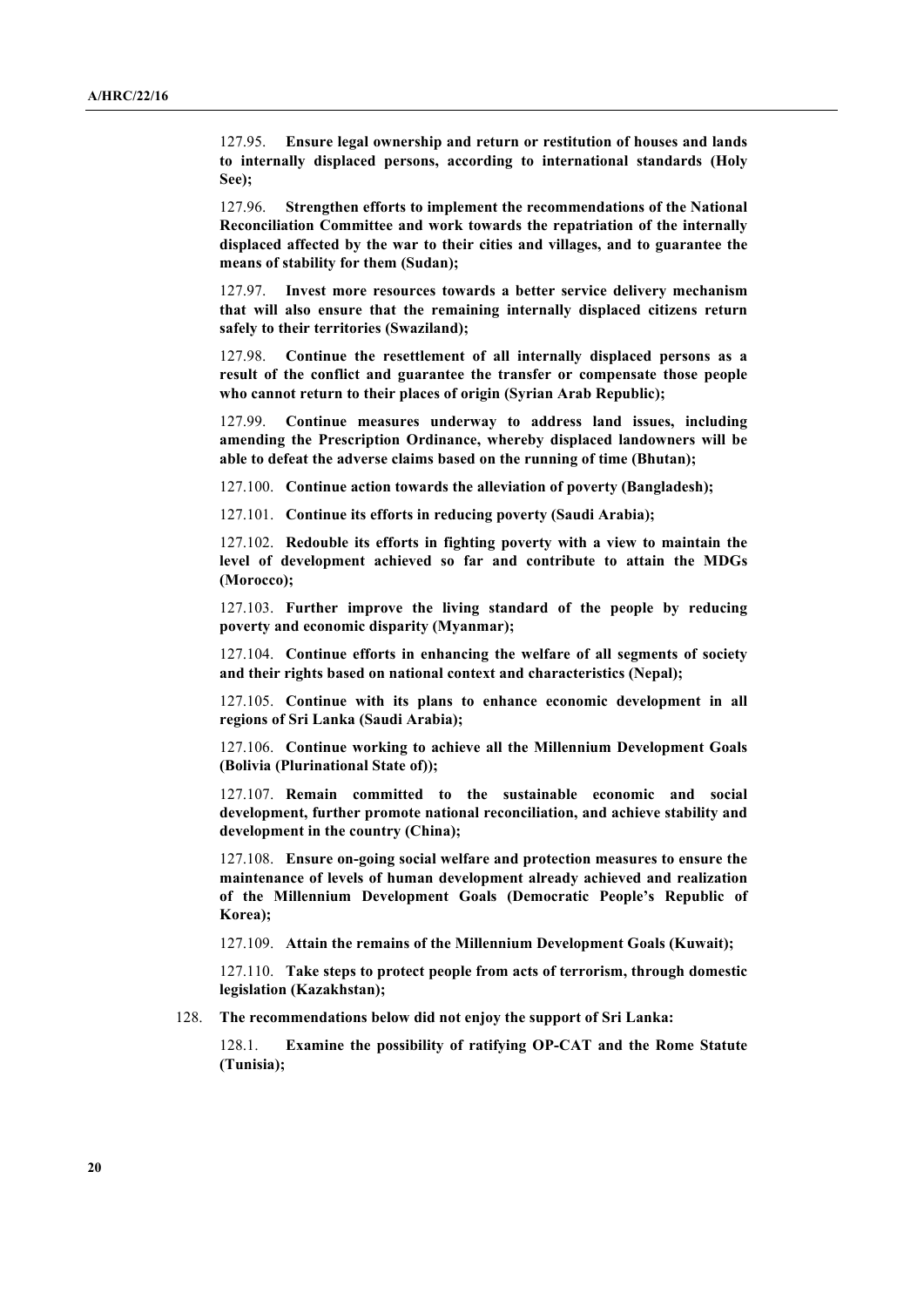128.2. **Accede to the Rome Statute of the International Criminal Court (ICC) and draft a law on cooperation between the State and the Court (Uruguay);**

128.3. **Accede to the Rome Statute of the International Criminal Court (Costa Rica, Estonia);**

128.4. **Ratify the Rome Statue of the International Criminal Court and fully align its legislation with all the obligations under the Rome Statute, including incorporating the Rome Statute definition of crimes and general principles, as well as adopting provisions enabling cooperation with the Court (Latvia);**

128.5. **Accede to the Rome Statute of the International Criminal Court, including accession to its Agreement on Privileges and Immunities (Slovakia);**

128.6. **Ratify the Rome Statute of the ICC as well as OP-CAT and establish a National Torture Prevention Mechanism (Austria);**

128.7. **Ratify the OP-CAT (Brazil);**

128.8. **Ratify at the earliest the OP-CAT (Maldives);**

128.9. **Accede to the Optional Protocol to the Convention against Torture and Other Cruel, Inhuman or Degrading Treatment or Punishment (Czech Republic);**

128.10. **Ratify the Second Optional Protocol to ICCPR (Turkey);**

128.11. **Continue its efforts to ratify the International Convention for the Protection of All Persons from Enforced Disappearance (Argentina);**

128.12. **Ratify the International Convention for the Protection of All Persons from Enforced Disappearance (Belgium, Iraq)**

128.13. **Accede to the International Convention for the Protection of All Persons from Enforced Disappearance (France);**

128.14. **Ratify the International Convention for the Protection of All Persons from Enforced Disappearance; the Convention on the Rights of Persons with Disabilities and the Statute of the International Criminal Court (Spain);**

128.15. **Sign the International Convention for the Protection of All Persons from Enforced Disappearance (Sweden);**

128.16. **Fully incorporate the Convention on the Elimination of Discrimination against Women into its domestic system (Slovenia);**

128.17. **Accept Articles 76 and 77 of the ICRMW (Philippines);**

128.18. **Consider ratifying ILO Convention 189 (Philippines);**

128.19. **Consider the possibility of abolishing the death penalty from its legal framework (Argentina);**

128.20. **Consider the definite abolishment of the death penalty in its internal legislation and accede (Ecuador);**

128.21. **Abolish definitely death penalty (Spain);**

128.22. **Seriously consider the possibility to abolish capital punishment (Italy);**

128.23. **Take immediate steps towards the abolition of the death penalty in law (New Zealand);**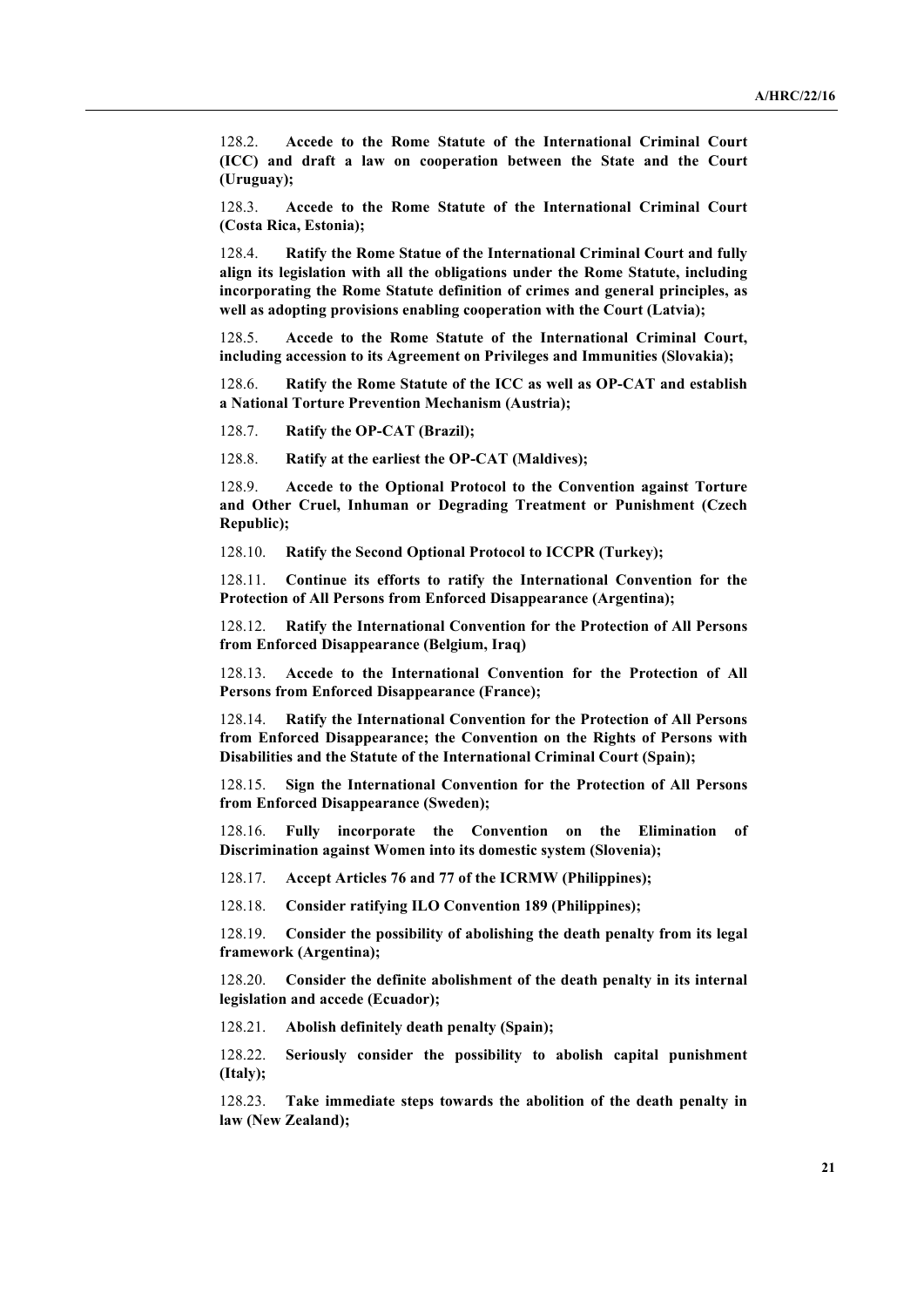128.24. **Decriminalize consenting homosexual relationships between persons over the age of consent by repealing Section 365A of the penal code (Canada);**

128.25. **Adopt the draft bill on witness and victim protection (Germany);**

128.26. **Adopt legislation on appointments that would ensure the independence of the Human Rights Commission (New Zealand);**

128.27. **Enact the legislation to ensure the Right to Information and bring it in line with international human rights standards (Norway);**

128.28. **Enact urgent legislative amendments to the Penal Code to ensure that the rights of women from all religious and ethnic communities are safeguarded (New Zealand);**

128.29. **Fully implement the recommendations of the LLRC, in particular steps to ensure independent and effective investigations into all allegations of serious human rights violations, in the context of Sri Lanka's civil war and its aftermath (Austria);**

128.30. **Rapidly implement the recommendations of the Lessons Learnt and Reconciliation Commission (France);**

128.31. **Continue implementing the recommendations of the LLRC report and the report of the Panel of Expert in accordance with the Human Rights Council Resolution 19/2 (Germany);**

128.32. **Accelerate the process of putting into practice its National Action Plan for the promotion and protection of human rights launched in 2011, and its Action Plan for the implementation of the recommendations of the Commission of Inquiry and Reconciliation adopted in July 2012, and fully cooperate with the UN mechanisms in order to rapidly turn the page on the atrocities of the civil war (Tunisia);**

128.33. **Implement the constructive recommendations of the LLRC, including the removal of the military from civilian functions, creation of mechanisms to address cases of the missing and detained, issuance of death certificates, land reform; devolution of power; and disarming paramilitaries (United States of America)**

128.34. **Ensure the concrete implementation of the report of the Lessons Learnt and Reconciliation Commission and the National Strategy as envisaged by the Plan of Action (Belgium);**

128.35. **Initiate an inclusive dialogue which would guarantee minority representatives a fair joint-decision power on the basis of the four previous proposals (APRC Expert Majority Report, All Party Representative Committee Report, Proposals for Constitutional Reforms, and Mangala Report) (Switzerland );**

128.36. **Closely cooperate with the international community in implementing the recommendations by the LLRC and the National Action Plan for the Promotion and Protection of Human Rights in the context of promoting reconciliation and accountability (Republic of Korea);**

128.37. **Seek assistance of the international community, including relevant experiences, for the implementation of the Lessons Learnt and Reconciliation Commission recommendations (Botswana);**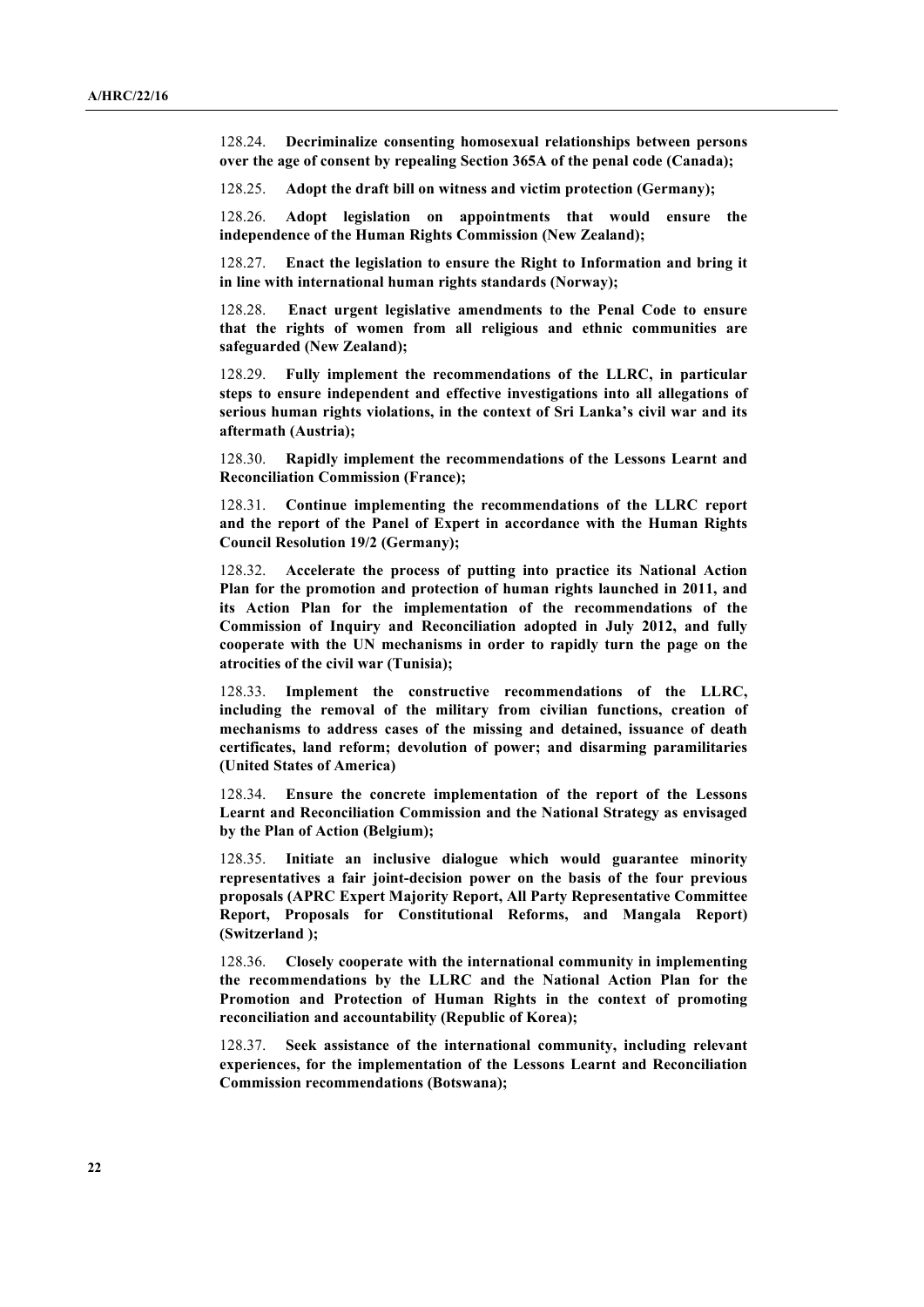128.38. **Take advantage fully and effectively from the technical assistance provided by the international community in the field of training and capacitybuilding of national institutions on human rights (Qatar);**

128.39. **Guarantee access to the North and the East of the country to international and local humanitarian organizations specialized on family tracing and reunification programs (Uruguay);**

128.40. **Expedite implementation of reconciliation measures in the North. This would include removing oversight of humanitarian and NGO activities from the purview of Ministry of Defense to a civilian body, reducing the intrusiveness of military presence on civilian life in the North and setting a specific date for free and fair Northern Provincial Council elections (Canada );**

128.41. **Strengthen the capacities of its National Human Rights Commission, make it more independent and bring it in conformity with the Paris Principles (Tunisia);**

128.42. **Adopt a national policy to provide human rights defenders with protection and ensure investigation and punishment of threats or attacks against them (Czech Republic);**

128.43. **Fully cooperate with United Nations Human Rights mechanisms (Burkina Faso);**

128.44. **Continue its constructive engagement and cooperation with the international human rights mechanism, including through technical cooperation (Indonesia);**

128.45. **Intensify its cooperation with the Working Group on Enforced and Involuntary Disappearances to establish the fate of those who may have not been accounted for at the end of the armed conflict (Timor-Leste);**

128.46. **Invite the Working Group on Enforced or Involuntary Disappearances (France, Uruguay);**

128.47. **Continue its constructive engagement with the United Nations Special Procedures, including the Working Group on Enforced or Involuntary Disappearances, by inviting the Working Group to visit the country (Brazil);**

128.48. **Accept the Working Group on Enforced or Involuntary Disappearances request for visit (Chile);**

128.49. **Ensure a climate in which all citizens are able to freely express their opinions and beliefs, without fear of reprisal or retribution and invite the Special Rapporteur on freedom of opinion and expression to visit (United Kingdom of Great Britain and Northern Ireland);**

128.50. **Extend a standing invitation to the United Nations Special Rapporteurs and normalize its relations and cooperation with United Nations Human Rights mechanisms (Belgium);**

128.51. **Step up its cooperation with the Special Procedures of the Human Rights Council by responding positively to the pending visit requests of the Special Procedures mandate holders and eventually consider extending a standing invitation to all the Special Procedures mandate holders of the Human Rights Council (Latvia);**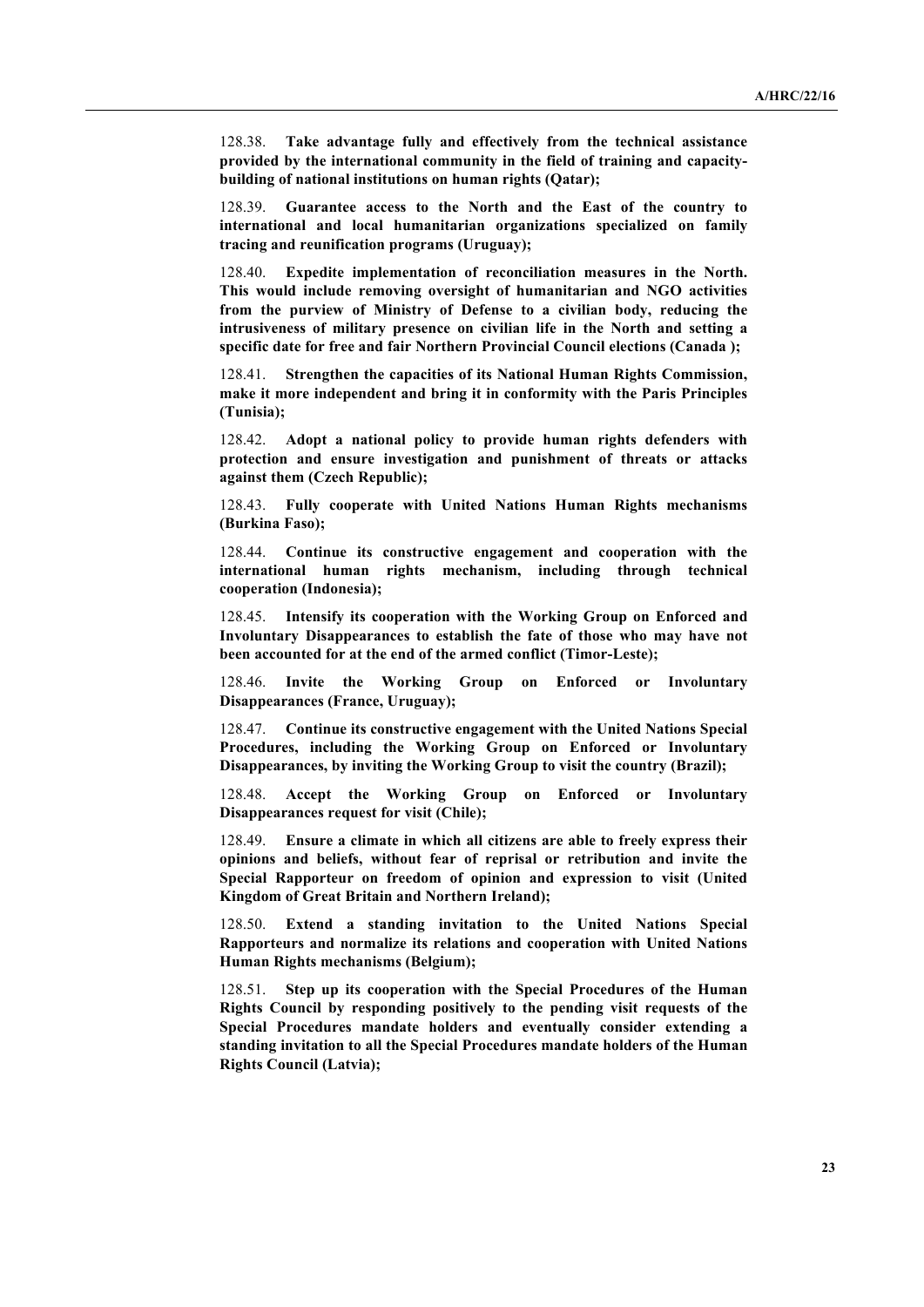128.52. **Further strengthen cooperation with the UN human rights mechanisms, particularly Special Procedures and try to respond in a timely manner to the questionnaires sent by the Special Procedures (Kazakhstan);**

128.53. **Strengthen the measures to eliminate all discriminatory treatment based on sexual orientation or gender identity (Argentina);**

128.54. **Take further steps to ensure more participation of Sri Lankan Muslims in the reconciliation process and national efforts of economic, social, and cultural integration (Egypt);**

128.55. **Take concrete measures in implementing the 30 percent quota for women in the nomination lists at national, provincial and local elections as pledged in the National Human Rights Action Plan (Norway);**

128.56. **Continue to focus on establishing and strengthening institutions of governance with a view to contributing towards adequate protection of human rights and fundamental freedoms for all, provisions of adequate remedies where violations occur, and zero tolerance for impunity (South Africa );**

128.57. **Create a reliable investigation commission consisting of professional and independent investigators to identify, arrest and prosecute the perpetrators of the Muttur murders (France);**

128.58. **Create an independent mechanism to look into the issue of disappeared persons with its own unique database (France);**

128.59. **Publish the names and places of detention of all the imprisoned persons (France);**

128.60. **Take action to reduce and eliminate all cases of abuse, torture or mistreatment by police and security forces (Australia);**

128.61. **Adopt further measures to prevent torture and ill-treatment in particular in prison and detention centres (Czech Republic);**

128.62. **Establish an effective independent monitoring mechanism to investigate complaints of torture (Poland);**

128.63. **Carry out independent investigations into possible cases of torture as well as reprisals related to cooperation with international human rights bodies (Poland);**

128.64. **Determine the whereabouts of children whose fate is unknown (Uruguay);**

128.65. **Take action to reduce and eliminate all cases of abductions and disappearances (Australia);**

128.66. **Establish immediately a publicly accessible central register for all persons missing or in custody (Germany);**

128.67. **Establish a National Mechanism, as requested in the report of the Lessons Learnt and Reconciliation Commission, in order to shed light on the fate of all disappeared persons and detained persons and to cooperate with the ICRC and the Working Group on Enforced or Involuntary Disappearance (Switzerland);**

128.68. **Maintain a public and accessible list of all detainees in the country, including those that were detained for incidents related with the armed conflict (Mexico);**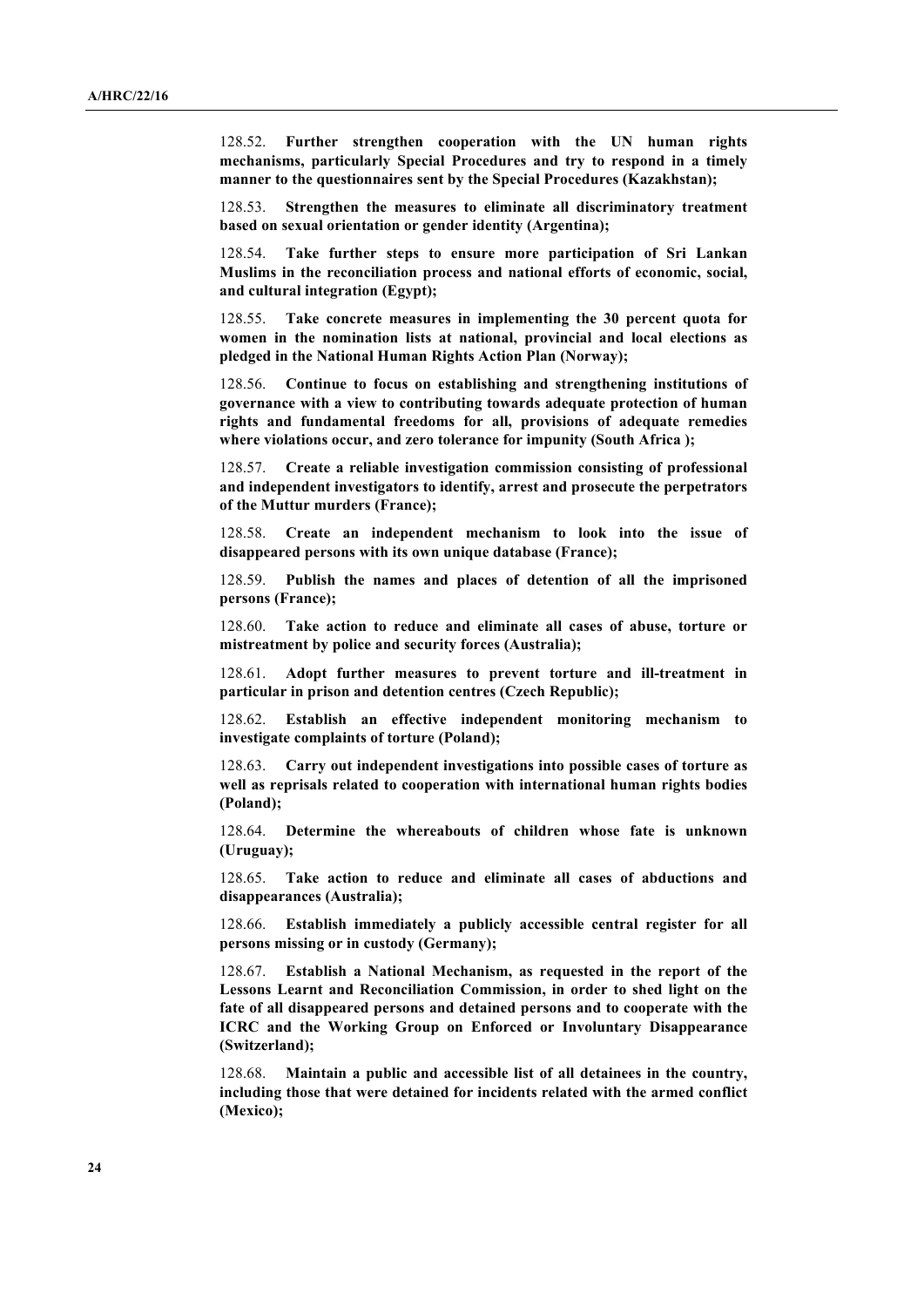128.69. **Strengthen relevant legislations and administrative measures to ensure transparency and non-impunity in the judicial process on all alleged enforced disappearance cases including investigation , prosecution and reparation , which would help contribute towards its national reconciliation (Thailand);**

128.70. **End impunity for human rights violations and fulfill legal obligations regarding accountability (United States of America);**

128.71. **Take all necessary steps to fully commit to end impunity for international crimes by acceding to the Rome Statute of the ICC and to fully align its national legislation with all obligations under the Rome Statute (Sweden);**

128.72. **Hold accountable all persons who are liable for the violation of human rights and humanitarian law (Estonia);**

128.73. **Investigate and prosecute those responsible for abductions and forced disappearances and increase awareness of the State security services about these offences (Belgium);**

128.74. **Make every effort to ensure that those responsible for crimes against children, and in particularly concerning the recruitment of child soldiers, are brought to justice as soon as possible (Sweden);**

128.75. **Implement the recommendations of the UN Panel of Experts on accountability, bringing all those allegedly responsible for violations of international human rights law and international humanitarian law to justice in compliance with international standards (Slovakia);**

128.76. **Improve detention conditions and respect for judicial guarantees for inmates, fighting against torture and inhuman and degrading treatment in detention centers in line with commitments taken during the May 2008 UPR session (Spain);**

128.77. **Strengthen judicial independence by ending government interference with the judicial process, protecting members of the judiciary from attacks and restoring a fair, independent and transparent mechanism (United States of America);**

128.78. **Take all necessary measures to ensure the independence and the integrity of the judiciary and oversight bodies (Poland);**

128.79. **Safeguard the independence of its judiciary (Slovakia);**

128.80. **Conduct impartial investigations and prosecutions against members of the security forces, regardless of rank, implicated in violations of human rights and international humanitarian law, including sexual violence (Denmark);**

128.81. **Grant due process rights to all detainees held in both military and police facilities, including those held in administrative detention; disclose all unofficial detention sites; and facilitate effective and independent monitoring of detainees (Denmark );**

128.82. **Allow the International Committee of the Red Cross unrestrictive access to detention centres (Costa Rica);**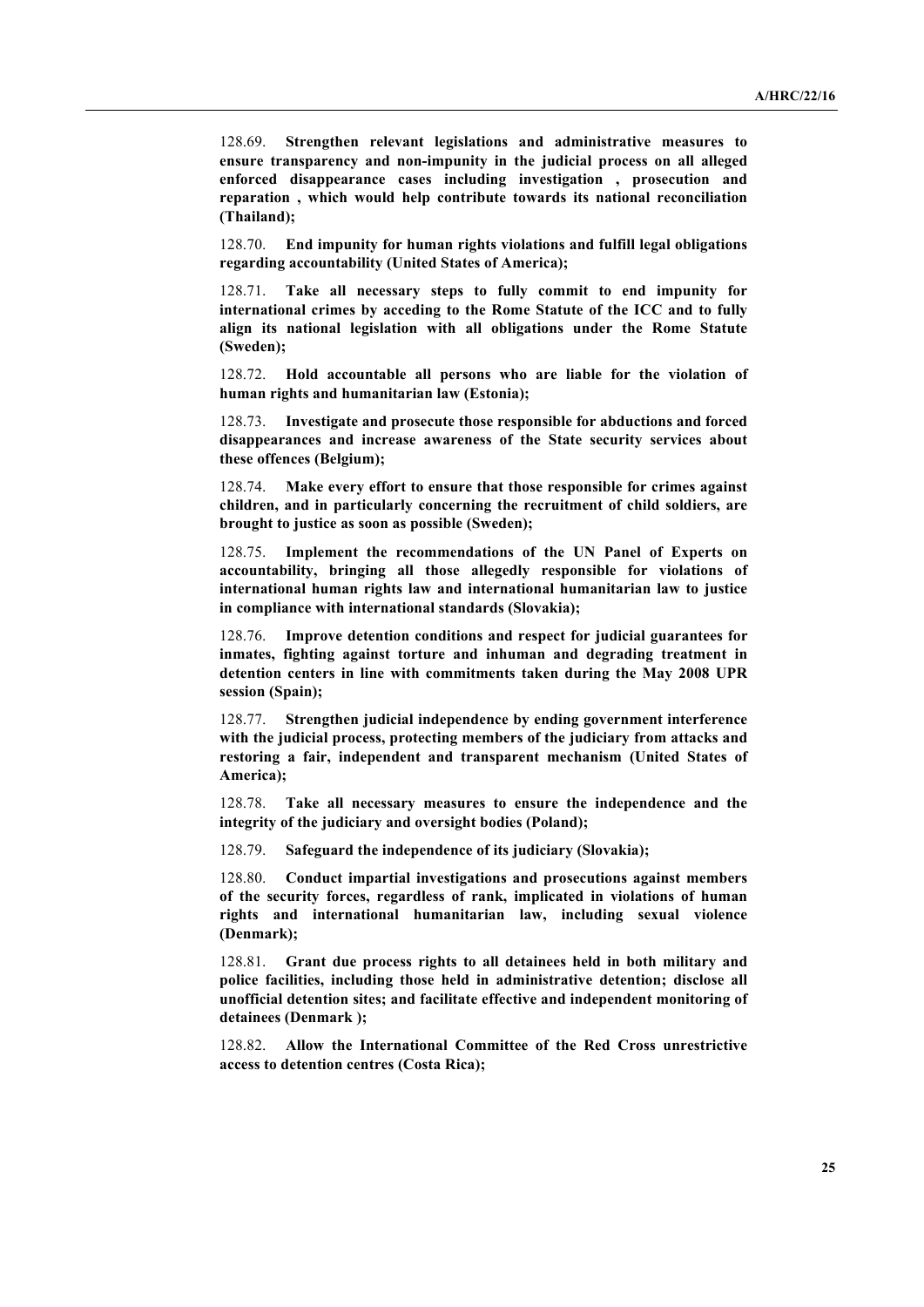128.83. **Undertake measures that would allow citizens to have access to public information, in particular on alleged violations of human rights (Mexico);**

128.84. **Accelerate the improvement of the judicial, police, military and prison systems in line with international human rights standards and to investigate all allegations of extrajudicial, summary or arbitrary killings and enforced disappearances and follow-up according to justice requirements (Holy See);**

128.85. **Transfer NGO oversight to a civilian institution and protect freedom of expression (United States of America);**

128.86. **Adopt a National Policy on the protection of human rights defenders and journalists in order to prevent harassment and intimidation and to ensure effective investigation of such acts and prosecution of perpetrators (Austria);**

128.87. **Refrain from restricting access to and banning from websites and withdraw the Order of 5 November 2011 with requires news sites to be registered (Netherlands);**

128.88. **Desist from campaigns and threats against human rights defenders and ensure the investigation by an independent police commission into missing persons from this group, in line with the LLRC report recommendations on involuntary disappearances in a wider context (Netherlands);**

128.89. **Ensure that all human rights defenders, including individuals cooperating with UN HR mechanisms, are protected effectively from unjustified criminalization, harassment or intimidation and can perform freely their legitimate duties (Slovakia);**

128.90. **Take immediate steps to prevent attacks on the human rights defenders and media and take action to investigate such acts (Slovenia);**

128.91. **Increase efforts aiming to guarantee the right to freedom of religion and belief (Spain);**

128.92. **Continue to expand its social security coverage (South Africa);**

128.93. **Create a mechanism to ensure that all internally displaced persons, including 66,151 "Old IDPS" and further 37,123 living with host communities, receive a written statement detailing their entitlements and plans for return to their original homes (Canada);**

128.94. **Repeal Sections 9 (1) and 15 (A) (1) of the Prevention of Terrorism Act to ensure that detainees are held only in recognized places of detention, with regularized procedures and safeguards to protect detainees including access to legal representation and systematic notification to families of detainee whereabouts (Canada);**

129. **All conclusions and/or recommendations contained in the present report reflect the position of the submitting State(s) and/or the State under review. They should not be construed as endorsed by the Working Group as a whole.**